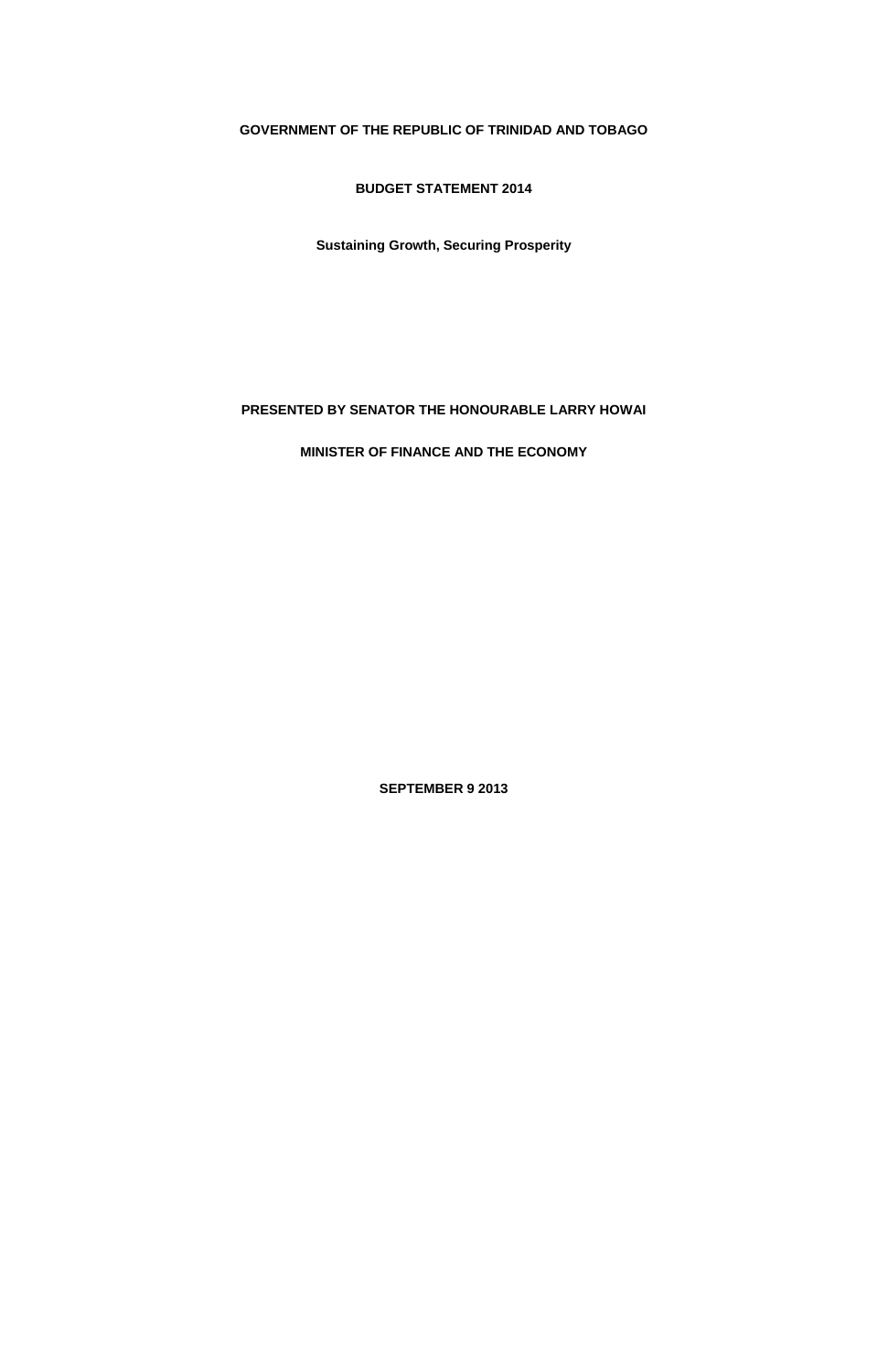# **TABLE OF CONTENTS**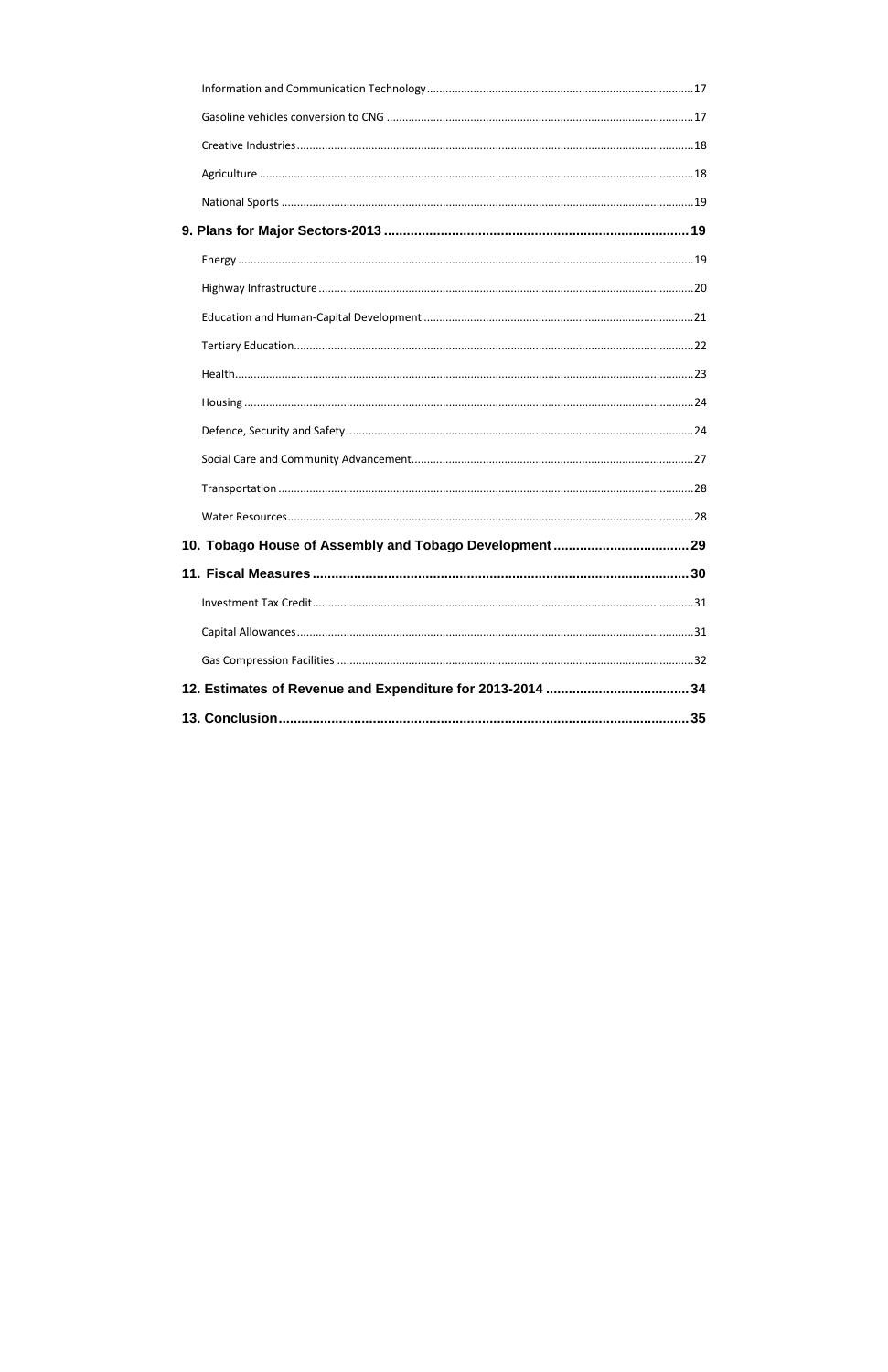## BUDGET STATEMENT 2013/2014

## **1. Introduction**

Mr. Speaker, it gives me great pleasure to deliver this Financial Year 2014 Budget Statement. This is the fourth since this Administration assumed office in May 2010 and is being delivered under the auspices of the People's Partnership Administration led by our Prime Minister, the Honourable Kamla Persad-Bissessar.

Our Prime Minister's leadership has been instrumental in charting a pathway towards the resumption of economic growth and optimism for the future despite the challenges consequent on the global financial crisis of 2008/2009. Indeed, I acknowledge an immense debt of gratitude to the Prime Minister whose astute leadership distinguishes our public affairs and has created the conditions for higher levels of confidence in our economy and society.

I take this opportunity also to thank the Honourable Vasant Bharath, Minister of Trade, Industry and Investment and Minister in the Ministry of Finance and the Economy and the Honourable Rudranath Indarsingh, Minister of State in the Ministry of Finance and the Economy. Their collective efforts have been instrumental in assisting me in ensuring that the economy was brought onto a growth path.

Building on the successes of the past year and heralding a new era of growth, this year's Budget theme is Sustaining Growth, Securing Prosperity as we recognize these successes and focus on those measures not yet fully realized.

My colleagues in the Government have all played key roles and I thank them for the trust and confidence placed in me. I also owe a debt of gratitude to the staff of the Ministry of Finance and the Economy whose reputation for providing independent advice with sincerity and intelligence on matters of public policy, is well-established in this country.

### **Growth and Development**

Mr. Speaker, I am very pleased to report that our economy has recorded positive economic growth in the last four consecutive quarters. With output in the energy sector being constrained by ongoing maintenance activity, the non-energy sector has risen to the challenge and has been driving the resumption of economic growth in Trinidad and Tobago. Indeed, in August 2013, the Executive Board of the International Monetary Fund, having concluded its 2013 Article IV Consultations with Trinidad and Tobago, welcomed the signs of economic recovery and agreed that the authorities' macroeconomic policies are appropriately supporting the recovery in the near term.

I caution though that the uncertainties in the global economy warrant circumspection if we are to progress to that degree

of consistency in growth necessary to fulfill our development objectives. It is requisite too that the public sector debt

should remain at a sustainable level. Within this framework, we must recognize that the transformation of our economy

from its present commodity base to one which is fully-diversified will take time; but we have identified the growth sectors,

assigned responsibility and developed the plans for achieving our objective.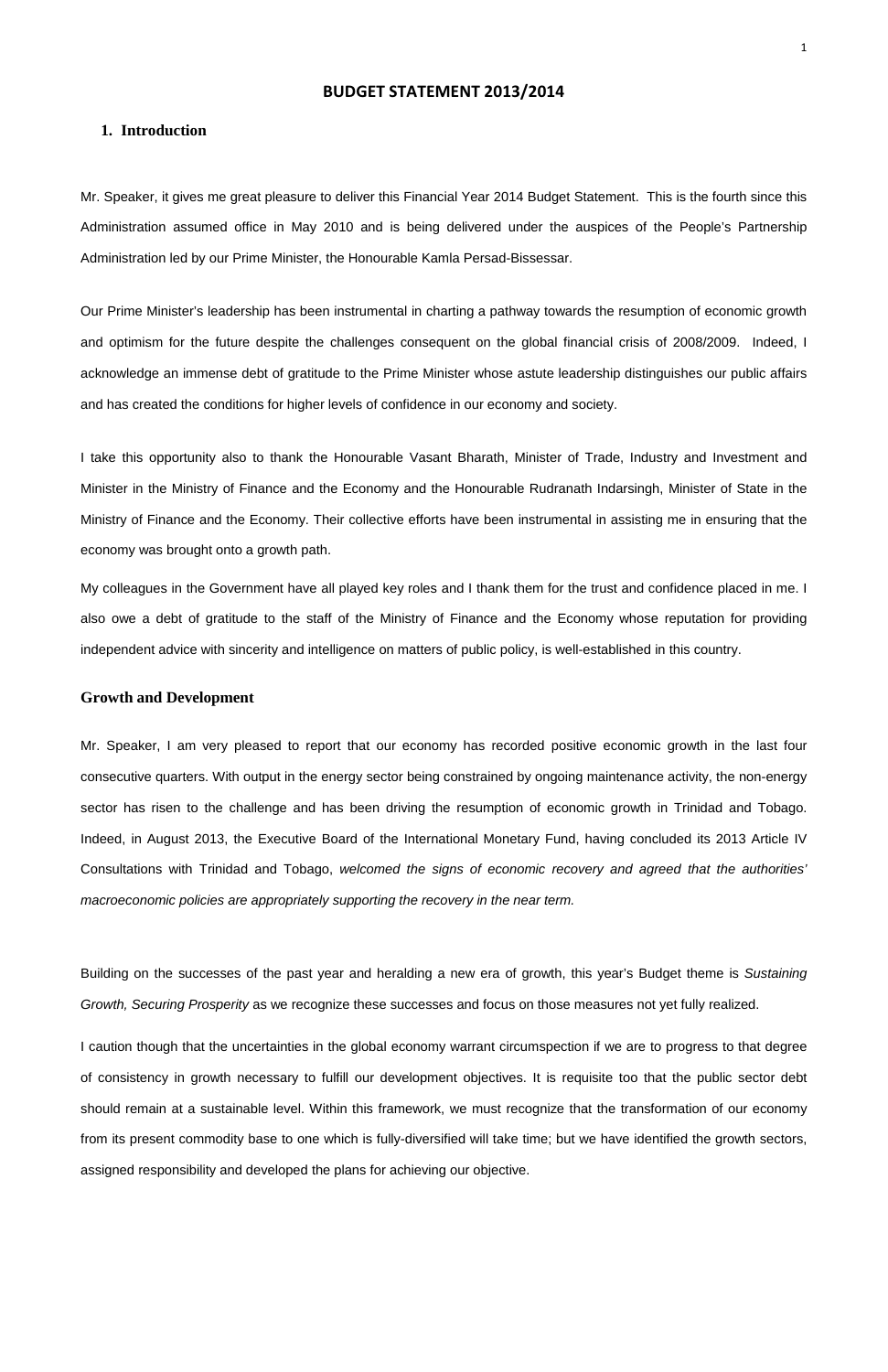Mr. Speaker, I am certain that the policies outlined in this Budget will improve Trinidad and Tobago's macroeconomic stability by creating an environment conducive to sustained economic growth. This Budget continues on the path of reducing the fiscal deficit, while still funding adequately economic and social programmes and investment in infrastructure.

## **2. Review of FY 2012- 2013 Strategy**

### **Fiscal Performance**

Mr. Speaker, in the last fiscal year we had projected revenue of \$50.7 billion, expenditure of \$58.4 billion with a deficit of \$7.7 billion. Despite our decision to effect payment of arrears of salaries to public servants amounting to \$1.8 billion for the period 2008-2010, we expect to end the year with a much lower deficit than was projected in our 2013 Budget. This was brought about by higher than estimated revenues generated from both the energy and non-energy sectors and lower than expected expenditures. The growth in non-oil revenues was particularly heartening as it pointed to the continuing expansion of the economy.

In the case of capital expenditure, several projects, including the hospitals identified in our last Budget are still in the planning stage and this resulted in lower than expected expenditure. In addition, a restructuring and rationalization of the Programme for Upgrading Roads Efficiency (PURE) resulted in a temporary interruption of several highway projects; but the programme has since been resumed with the recommencement of several projects.

- completed 50 pipeline projects providing a new and more reliable supply of water to over 11, 400 residents throughout Trinidad and Tobago at an estimated \$47.2 million;
- procured 5 Portable Water Treatment Plants for Talparo, Matura, Penal, Point Fortin and Fyzabad increasing potable water supply for approximately 11, 500 persons;
- implemented 969 projects in Local Government;
- equipped 108 Early Childhood Care and Education (ECCE)

## **Achievements Over The Last Fiscal Year:**

Mr. Speaker, I have also laid 11 documents in this Parliament. They are all available to the public and online. They provide a full accounting of Government's expenditure and performance over the past year. I shall highlight a few of our achievements:

Mr. Speaker, we:

- provided financial assistance to elite athletes in the amount of \$6.6 million in preparation for their participation in regional and international championships;
- commenced developmental works at the Hasely Crawford, Larry Gomes, Mannie Ramjohn and Dwight Yorke Stadia;
- expanded the On-the-Job-Training (OJT) programme to include culinary arts, environment, agriculture

### and media;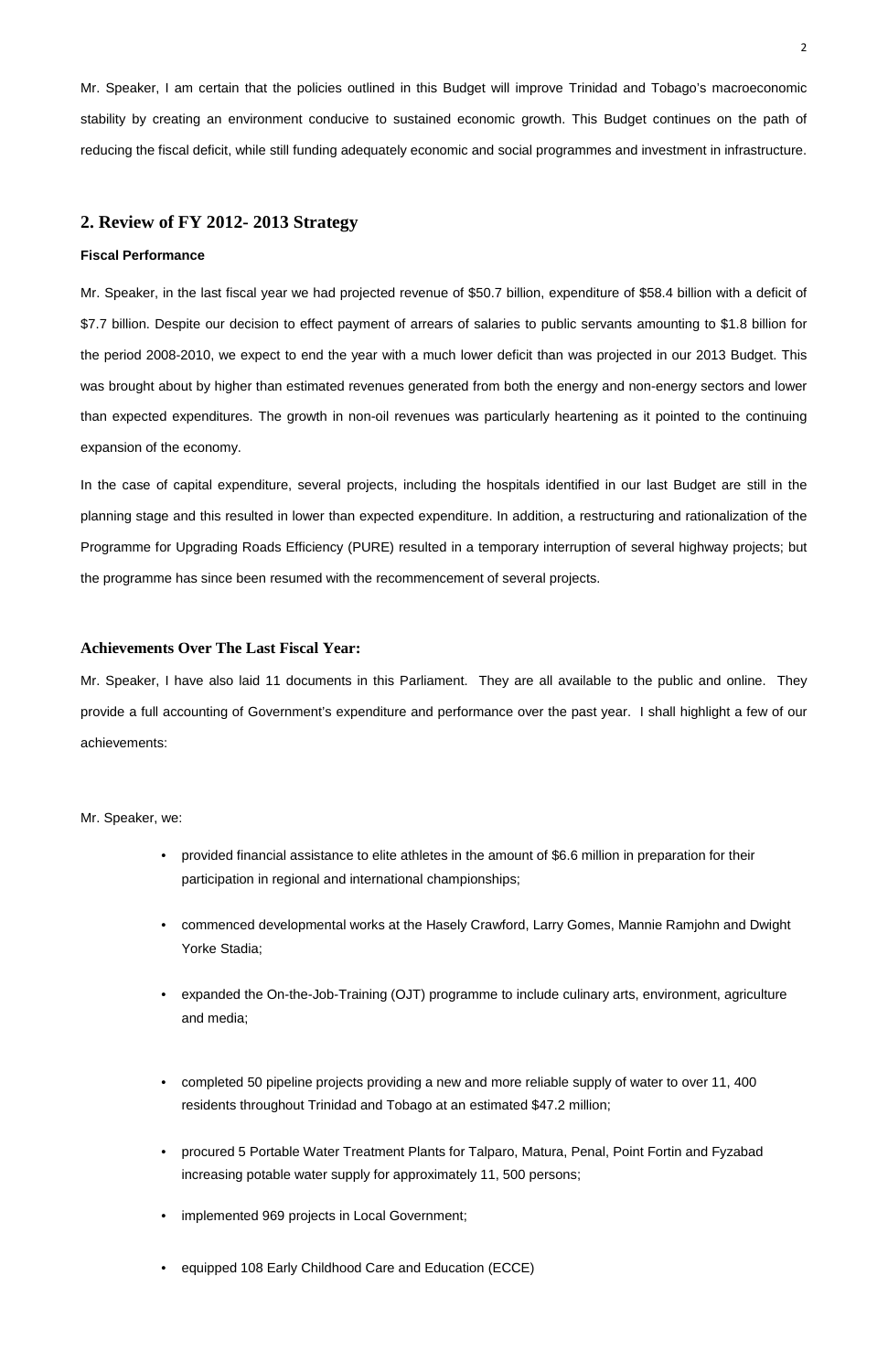centres with resources and instructional materials;

- launched the CLICO Investment Fund and commenced payments to the Hindu Credit Union (HCU) depositors and shareholders;
- commenced construction of the UWI South Campus and the Signal Hill UWI Open Campus in Tobago;
- commenced construction of the Couva Children's' Hospital;
- launched the University of Trinidad and Tobago Education Campus in Tobago;
- procured more than a dozen new ambulances for our national ambulance service;
- issued lands to 500 persons under the Land for Landless Programme;
- increased a number of benefits: sickness, invalidity, special maternity, employment injury, and grants under the National Insurance Board;
	- commenced construction of the National Aquatic Centre, the National Tennis Centre and the National Cycle Centre;
	- completed the first phase of the San Fernando / Point Fortin Highway;
	- removed VAT on over 7,000 food items;
	- constructed a state-of-the-art water taxi terminal in San Fernando;
	- refurbished 7 markets and installed 8 bailey bridges across the country;

and

• refurbished the Scarborough Inter-Island Ferry passenger Terminal

Building.

Mr. Speaker these are just a few of our many achievements in the last fiscal year.

## Major Areas in the 2013 Budget

Mr. Speaker, in the last Budget, we highlighted a number of policy initiatives which we are implementing. These initiatives were not as far advanced as I believed when I assumed office last year, but good progress has been made over the last 12 months. However I shall enumerate our progress in these areas for the benefit of this Honourable House and the national community.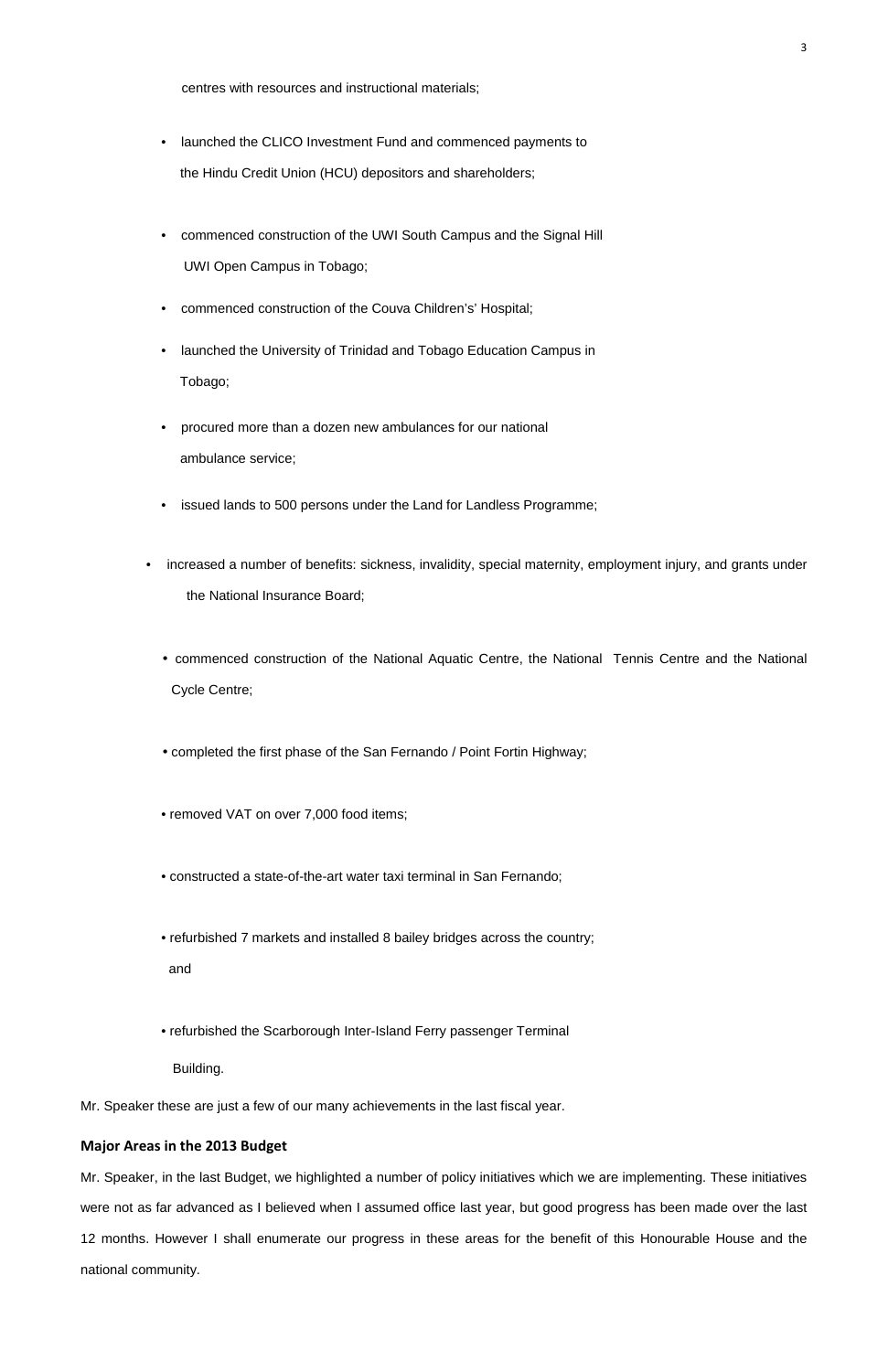The Inter-American Development Bank (IDB), of which Trinidad and Tobago is a long-standing member, will advance one

PPP project under the remit of the Ministry of Education comprising 20 Primary Schools and Early Childhood Care

### **Gaming Industry**

Mr. Speaker, gambling is emerging as a substantial industry in Trinidad and Tobago with consistent growth in unlicensed and unregulated gaming. I wish to emphasize that under the current legislative framework prevailing in Trinidad and Tobago all casino operations conducted by self-styled private members' clubs and all gaming machine operations in recreation clubs, in pubs, in arcades and in shopping malls are illegal activities.

Gambling has the potential to lead to criminal activity as well as to devastating consequences for a small minority of customers, including minors and compulsive gamblers. There is a clear public need for regulation.

Mr. Speaker, we have developed a comprehensive governance structure for this industry. It will entail the establishment of a Regulatory Commission with the power to license premises, operators, suppliers and key employees. The new legislation will control the operations of what will be referred to as registered casinos.

Mr. Speaker, before moving forward with the legislation next year, we have commenced extensive consultations with various stakeholders, including Inter-Ministerial Working Committees and civil society groups. Many further consultations are scheduled. We expect full co-operation from the Industry whose members have been proposing the need for regulation for a number of years.

We have also agreed that the International Finance Corporation (IFC), of which Trinidad and Tobago is also a longstanding member will spearhead work on the airport concession for the Piarco International Airport.

Mr. Speaker, in the interim and to ensure that everyone meets their full tax obligation, all pool betting shops will be required to computerize their operating systems to allow the Betting Levy Board under its operating authority to determine the taxes which are due from the bets being negotiated at those pool betting shops. In parallel, I propose to increase the license fee for betting offices which conduct betting at fixed odds.

## **Public Private Partnerships (PPPs)**

Mr. Speaker, much was expected of public private partnerships in the last year; but the procurement process to establish a transparent institutional framework took longer to complete than expected. We have since addressed this matter and are now comfortable that the private partners will deliver the infrastructure and/or related services in such a manner that the population at large receives value for money.

Centres and another under the Ministry of Health for a number of Diagnostic Centres. The IDB will lead the process for

the selection and award of a contract to a transaction advisory service provider through a competitive and transparent

bidding process. This process will be completed over the next 12 months.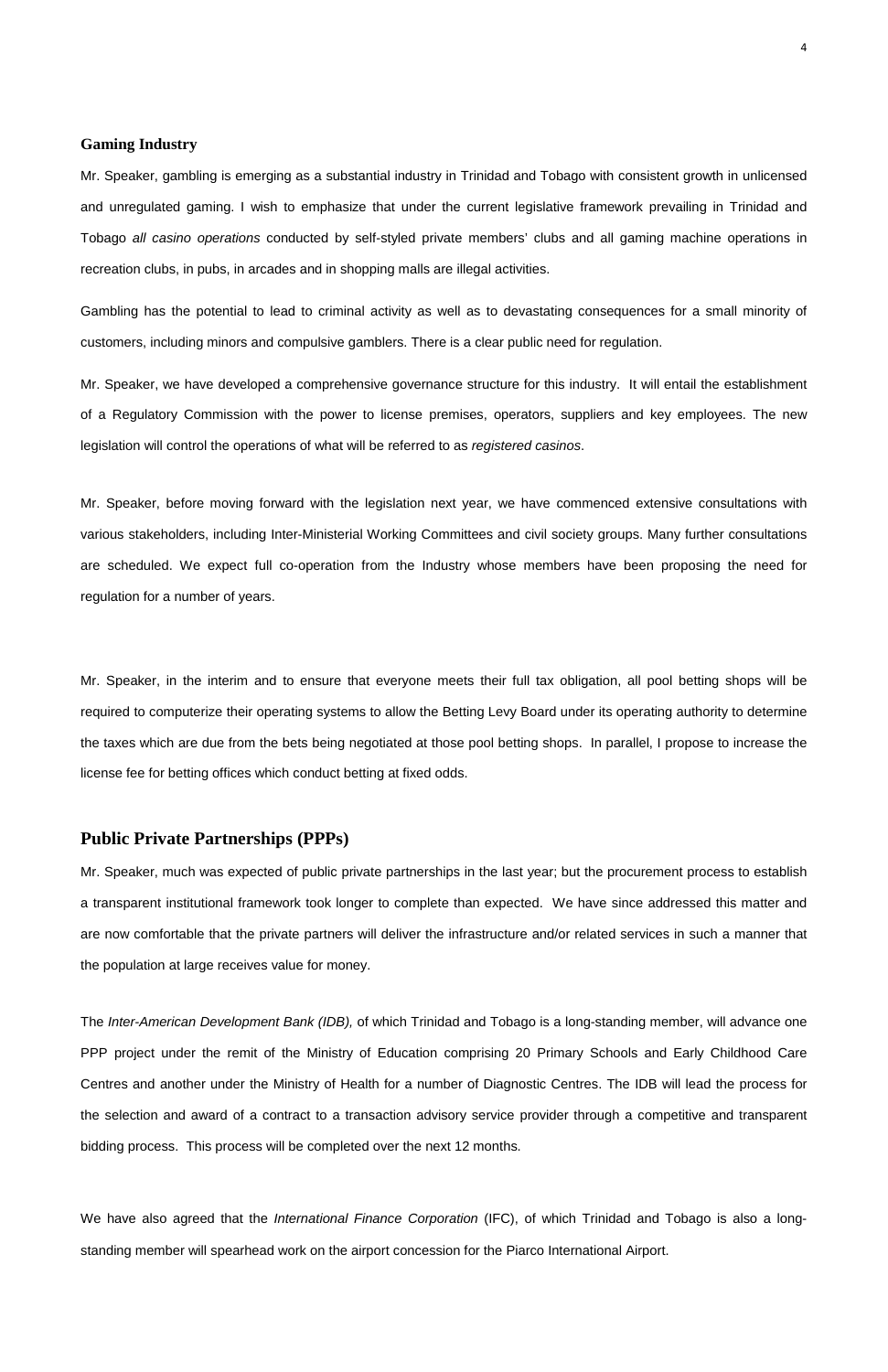# **CL Financial**

Mr. Speaker, I turn now to the CL Financial Group. We have developed a comprehensive strategy for recovering the funds expended by Government in the recapitalization, resolution and restructuring of CLICO, British American Insurance Company (Trinidad) Limited (BAT), Caribbean Money Market Brokers Limited (CMMB) and CLICO Investment Bank (CIB).

The principal element of this strategy will involve a new Shareholders' Agreement which is being proposed by the Government of Trinidad and Tobago to CL Financial Limited. This will provide the Government with formal collateral arrangements over the assets of the Group and a sale strategy which will maximize the value to be received from these assets to facilitate the full liquidation of all advances made to the Group.

The Government has engaged a reputable firm of international consultants to review the Plan and make appropriate recommendations. In the interim, a further extension of the Shareholders Agreement has been negotiated.

## **Hindu Credit Union**

Mr. Speaker, turning to the Hindu Credit Union, we have also made substantial headway in resolving the payments for the depositors and shareholders of the Hindu Credit Union.

To date, we have been honouring our commitment to the 147,707 former HCU depositors and shareholders whose liability amount to approximately \$668.2 million. Payments made to the under \$75,000 account holders amounted to approximately \$132.3 million. The processing of payments for the 1502 eligible HCU depositors and shareholders with account balances over \$75,000 commenced some time ago. We have also agreed to create a compassionate relief window to assist special needy cases.

## **Financial Sector Regulation**

Mr. Speaker, in the wake of the financial crisis, there is a compelling case for ensuring that the financial sector maintains its stability. We must ensure that the financial sector continues to play a critical role in enabling economic growth.

Consequently, over the past year, we have taken steps to strengthen our financial system infrastructure:

- the Financial Intelligence Unit Act expanded the capability of the Financial Intelligence Unit and in November 2012 Trinidad and Tobago has been removed from the grey list;
- a Securities Act 2012 was implemented with best practice international standards in securities' market regulation.

Consequently, the country has become a signatory to the Multi-lateral Memorandum of Understanding (MoU) as

advanced by the International Organization of Securities Commissions (IOSCO). This facilitates exchange of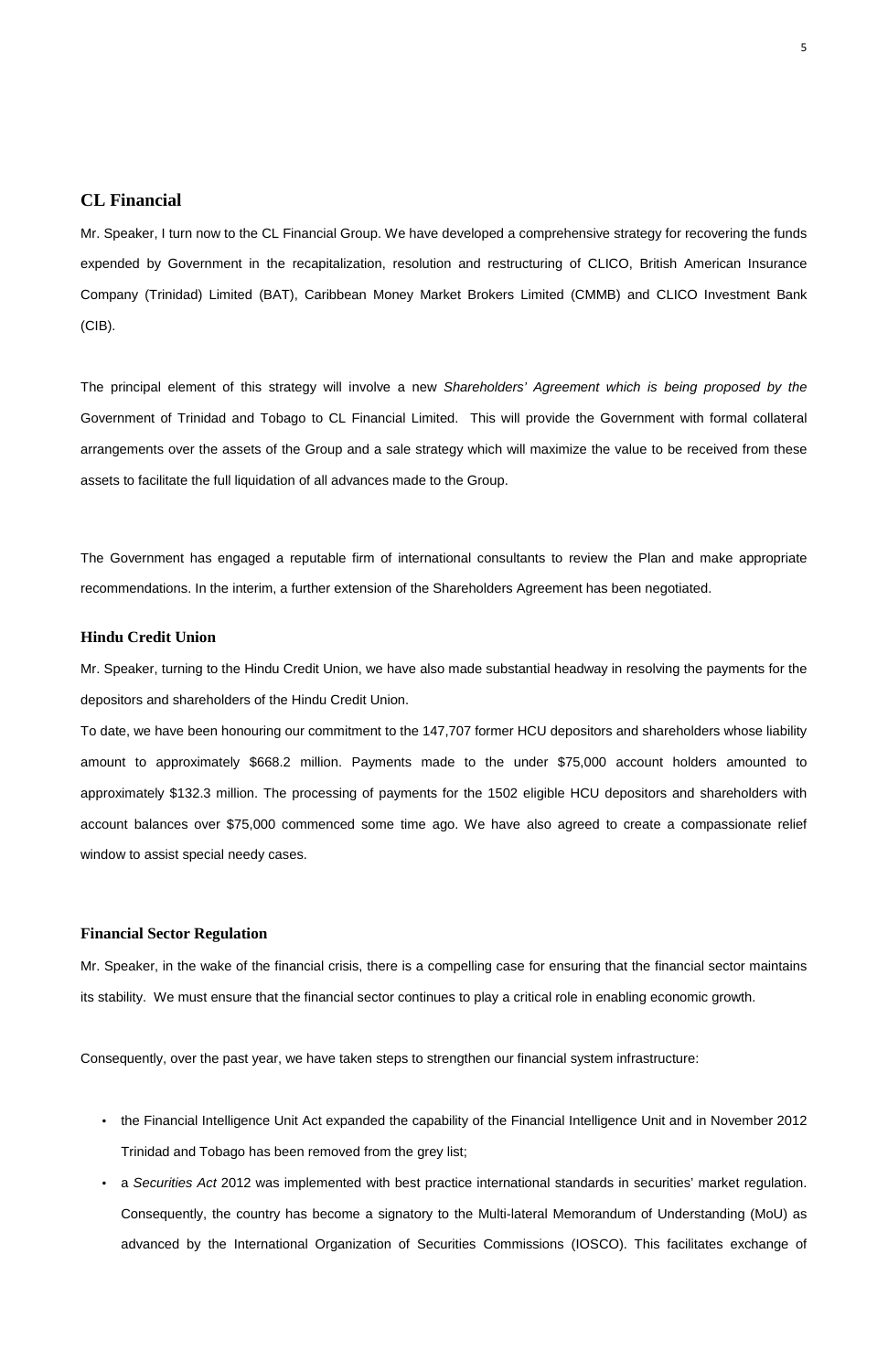important and critical information among securities' regulators which represent a key regulatory tool in the global money and capital market. We have also become a member of the Egmont Group;

- a new Insurance Bill based on best international practice in insurance supervision was laid in Parliament;
- substantial progress has been made on a new Credit Union Bill which we intend to lay in Parliament in 2014; and
- towards the end of next year, we intend to lay an Occupational Pension Bill in Parliament to support the changes which we propose to make in the overall pension system for the country.

## **3. Public Offerings Programme**

Mr. Speaker, while our financial system has become much more modern and sophisticated, both in terms of its institutional mix and the range of available financial institutions, activities in the domestic capital market component have been less than encouraging. The number of listed companies had stagnated at about 34 between the period 2003 and 2008; the number is now 32.

Mr. Speaker, in January 2013 we commenced our efforts to galvanize the local stock exchange with the launch of the CLICO Investment Fund. New investors were introduced into the domestic stock market with the opening of 4,500 brokerage accounts.

The Initial Public Offer of First Citizens Bank Limited in August 2013 continued the expansionary process. Indeed the offer has been an outstanding success with the entire issue of 19.3 percent of the total issued share capital of the bank or 48.5 million shares being 3.12 times oversubscribed.

The allocation of 15.0 percent reserved for individual investors was 6 times oversubscribed. This allocation has since been increased to 26 percent. The participation of individual investors continued as 12,000 new brokerage accounts were opened in 2013 pointing to the expansion in the domestic capital market.

## **Other Public Offers**

Mr. Speaker, our capital market policy for generating high levels of savings and for promoting the efficient allocation of those savings is an ongoing activity. First, we will take steps as soon as it is appropriate to make an Initial Public Offer of a newly-established company into which the National Gas Company of Trinidad and Tobago will transfer the 39.0 percent

shareholding in Phoenix Park Gas Processors Company Limited which it is purchasing from ConocoPhillips.

Second, as soon as the technical work on the restructuring of the Home Mortgage Bank and the Trinidad and Tobago

Mortgage Finance Company Limited is completed, we will make an initial public offering for the Trinidad and Tobago Mortgage Bank.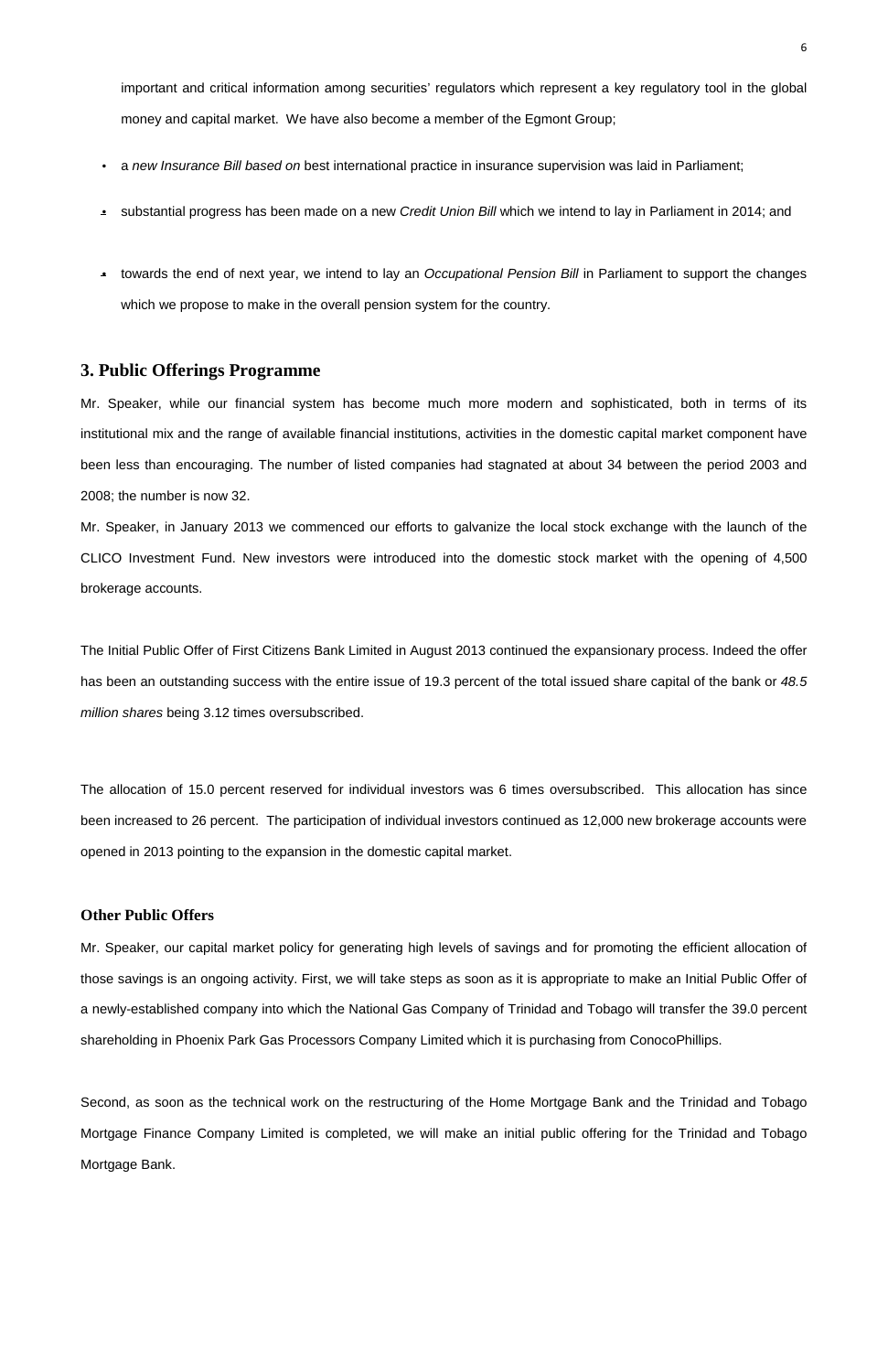There are a number of State Enterprises whose requirements for expanding trade and for securing specialist skills, technology and finance can be met by the private sector. Those enterprises with scale and technology intensive activities needing capital to expand would be exposed to strategic investors.

To that end, Government has identified 4 state enterprises with commercial remits which operate under market conditions, have become mature and can now transition to another stage of development. During the course of the coming year, we will begin the process of seeking strategic investors for:

- the Vehicle Maintenance Company of Trinidad and Tobago;
- the National Helicopter Services Limited;
- the National Flour Mills Limited; and
- the Point Lisas Industrial Port Development Corporation Limited.

## **4. Investment and Industrialization**

We expect an even better ranking in 2014 as there have been significant efficiency improvements through rapid responses for starting businesses, registering for NIS and VAT, obtaining work permits and certificates of origin, protecting investors, paying taxes and trading across borders, including cargo clearance.

Mr. Speaker, we have taken difficult decisions to stabilize the economy. We have ensured that our debt remains at sustainable levels. We have adopted a complementary strategy for building new sources of growth and strengthening existing ones, including in the energy sector and we are now moving to simplify the regulatory system for doing business in Trinidad and Tobago.

### **Ease of doing business**

My colleague, the Minister of Trade, Industry and Investment will outline to this Honourable House the steps he has taken to alleviate the cost and to facilitate the ease of doing business in Trinidad and Tobago; but suffice it to say that it has become substantially easier to do business in Trinidad and Tobago. According to the World Bank's annual Doing Business Report, our world ranking has improved from 76 in 2011 to 69 in 2013.

Mr. Speaker, we are facilitating the development of the non-energy sector by improving the business climate through the creation of business clusters. Over the years we have developed a cluster of globally competitive companies servicing the Energy Sector. The future growth and expansion of these companies will not now depend solely on our domestic energy sector. This represents a new and viable source of growth generating jobs and substantial foreign exchange earnings for the country.

Our trade policy has as its primary goal the expansion and diversification of the exports of our goods and services. We have instituted an aggressive agenda. To this end, we have negotiated a Trade Agreement with the Republic of Panama.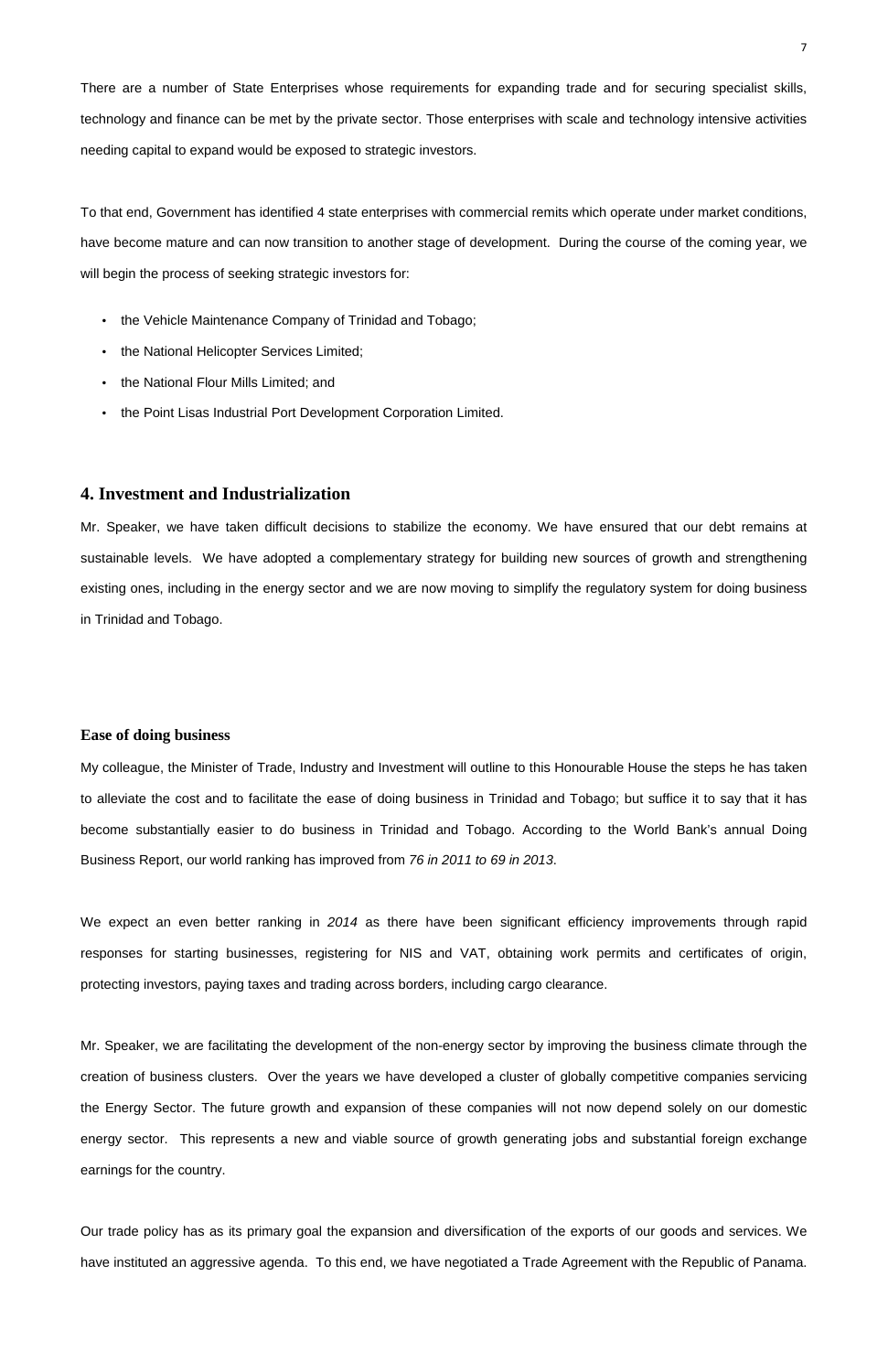In addition, we have concluded a Partial Scope Trade Agreement (PSA) with the Republic of Guatemala which will enable our exporters more favorable market access for agricultural products.

In this context, I intend to continue to support the International Trade Negotiations Unit of the Trinidad and Tobago Chamber of Industry and Commerce by providing a larger allocation to the Unit in the next fiscal year.

## **Growth Poles**

Mr. Speaker, during the course of the last fiscal year we advanced technical and analytical work relating to the development of the 5 Growth Poles. The overall planning exercise is still to be completed, although loan financing had been identified some time ago. During the last year, the cluster mapping pilot study for the Central growth pole was completed.

The Government has already begun a similar study for the Southwestern peninsula growth pole to determine opportunities for growth, investment and regional clusters. This project is focused on urban development, agriculture, fishing and tourism. The East Port of Spain growth pole is focused on urban regeneration. Government is currently establishing the necessary organizational arrangements and executing agencies. During the course of this year, 12 projects were completed with a further 14 planned for the next fiscal year.

This study has identified six areas of business concentration for Central Trinidad - business services; retail trade; agribusiness; downstream energy services; cultural and heritage tourism sites and trade and logistics.

The North Coast growth pole is being developed with an emphasis on tourism and food sustainability, and immediate emphasis is being placed on the regeneration of 5 depressed fishing communities – Matelot, Toco, Blanchisseuse, Las Cuevas and Maracas. The North East Tobago growth pole projects are now being developed with tourism and agriculture as the primary focus.

Mr. Speaker, the completion of these studies and the estimation of associated investments will be progressed in the coming year. My colleague, the Minister of Planning and Sustainable Development, will expand on these initiatives in the debate.

## **Other Initiatives**

Mr. Speaker, there were other initiatives which we identified which we shall address as we proceed through this presentation.

# **5. Economic Environment**

# **Global Context**

Mr. Speaker, I turn to the global economic environment. After a slowdown during 2012, the global economic prospects have improved again; however, the road to recovery varies for different economies. In advanced economies, activity improved gradually during the first half of 2013. The US economy continues to recover slowly.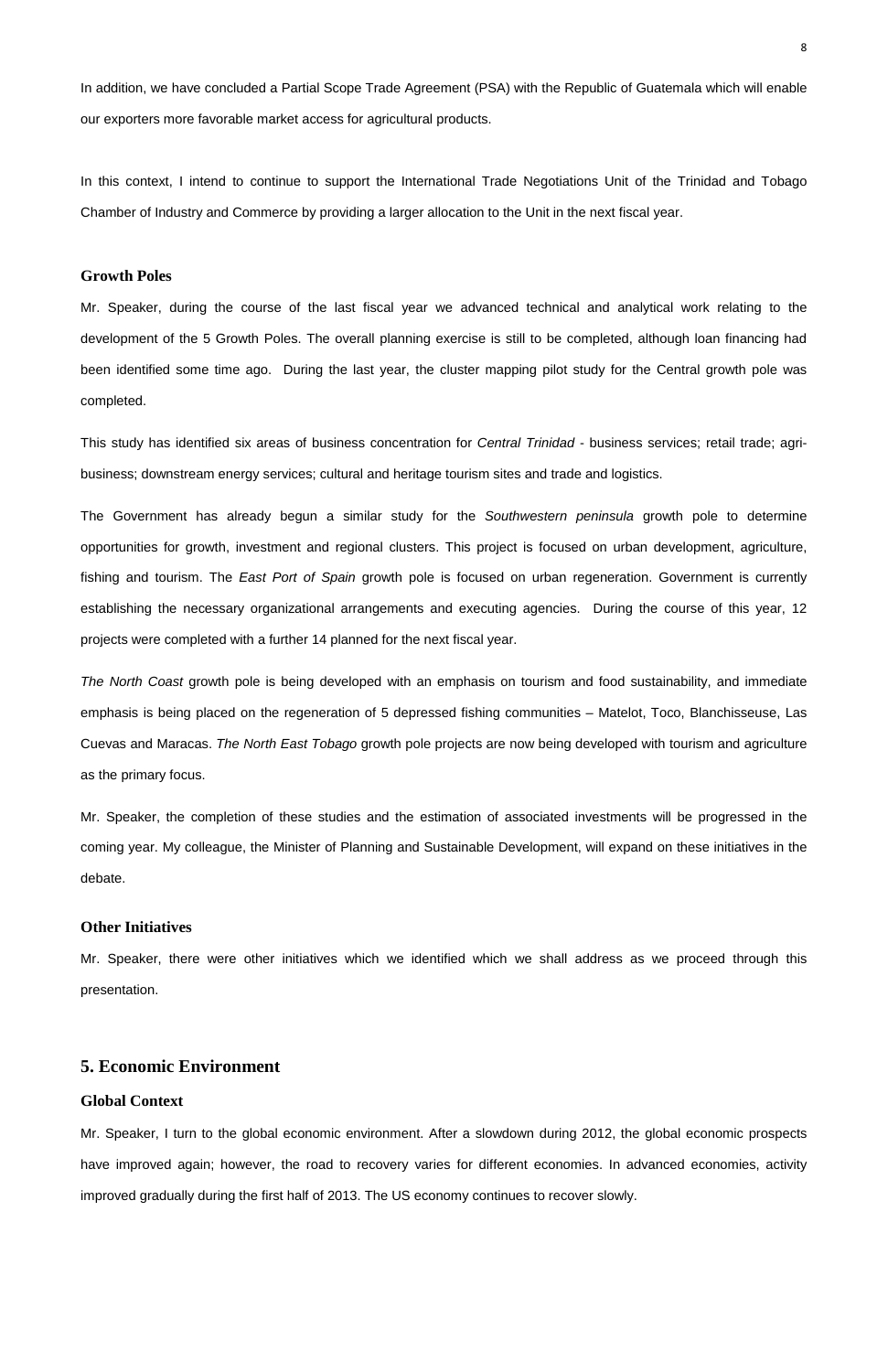In the Euro Area, output fell by 0.6 percent in the fourth quarter of 2012, as the sovereign debt crisis persists. The economic environment in Europe remains challenging and in the Middle East, political upheaval continues to hamper the economic recovery of that region.

While emerging market economies continue to grow, they have not been immune to the effects of Europe's debt crisis. Growth has fallen in the Indian economy and that country is facing substantial challenges. Brazil, Russia and China are facing similar challenges to resume the level of growth that their economies recorded during the last five years.

The global outlook beyond 2014 envisages a Euro area with considerable downside risks although some recent signs are indicating a mild recovery. While these developments can certainly be expected to pose continuing challenges to global growth and employment, I expect that policy actions would be stepped up to ensure that the world economy returns to robust activity.

Mr. Speaker, the Caribbean region has also had its fair share of challenges. The Region for the most part has been buffeted by the effects of the global financial crisis and most economies are entering a phase of stringent austerity. The International Monetary Fund has forecast that high debt and weak competiveness will continue to constrain growth in the region during 2013.

### **Domestic Review**

Mr. Speaker, Trinidad and Tobago's economy has performed significantly better than most of our Caribbean neighbours and in many cases, better than many developed economies.

I wish to reemphasize that on a year-on-year basis our economy has recorded positive economic growth in the last four consecutive quarters driven in the main by the non-energy sector.

Our economy is growing in the context of stable inflationary conditions; inflation of 5.6 percent is down from 2012 mainly as a result of lower food prices, a matter which was impacted this year by the removal of the VAT on food and by the Government's drive for food security.

The economy continues to generate jobs as the unemployment rate has fallen and now hovers near full employment

levels at 5.0 percent.

The Government is successfully containing the fiscal deficit in accordance with its policy objectives and is on course to bring the fiscal accounts into balance by 2016.

The current account of the balance of payments remains buoyant - generating consistent surpluses. The country is experiencing significant inward flows of private direct investment which rose substantially in 2012, from US\$1.831 billion to US\$2.527 billion.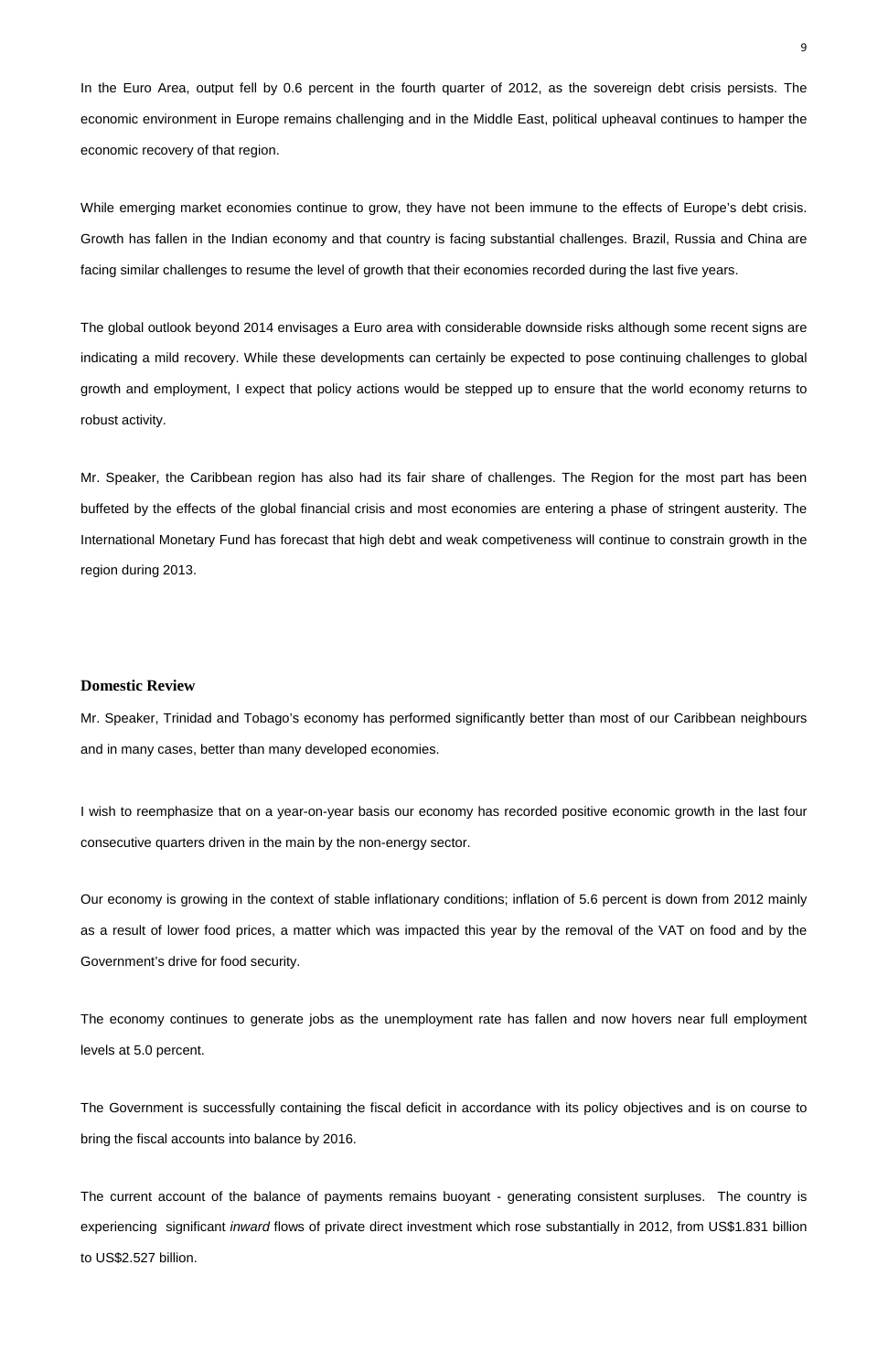The sound balance of payments position has been generating buoyant economic and financial buffers. The build-up in gross official reserves has been estimated in 2013 at US\$9.4 billion, the equivalent of 12 months of import cover. The Heritage and Stabilization Fund, with its consistent and strong earnings, now amounts to US\$5.0 billion.

The net public sector debt stock which stands at 44.7 percent of GDP in 2013 will be positively impacted by the projected cash flows from the structured sale of assets of the CL Financial Group.

The capital market is enjoying a renaissance with two recent listings on the Trinidad and Tobago Stock Exchange: CLICO Investment Fund which has been monetizing the debt owed to holders of short-term investment products of CLICO and First Citizens which has made a successful Initial Public Offer which was significantly oversubscribed.

Mr. Speaker, having recognized these successes we must also identify those areas where much more work is required. The non-energy fiscal deficit remains an issue. Much still needs to be done to build the competitiveness of the economy. The diversification of the economy needs to be accelerated and the fiscal account needs to be brought into balance; but we recognize these challenges and are moving rapidly to address them.

# **6. Medium-Term Financial Framework**

Mr. Speaker, I turn now to our medium-term framework. This Administration is committed to achieving the medium-term objective of a balanced budget by 2016. This Budget begins the movement toward that objective with a projected reduction of the deficit from 4.6 percent of GDP in 2013 to 3.6 percent in the next fiscal year.

We envisage, with the completion of most of the maintenance work in the energy sector and our continuing stimulus programme, that the emerging growth would be consolidated and strengthened. Annual minimum output levels of 2.5 percent over the medium-term are being projected. This continuing expansion of the economy coupled with current initiatives to strengthen the collection efforts of the Board of Inland Revenue will result in increased revenues.

However, the full achievement of this fiscal objective will require a programme for streamlining expenditure. The Ministry of Public Administration is managing a programme to eliminate the waste, inefficiency and duplication which exist in our social services programmes. This must be accelerated. We propose to engage civil society in the conceptualization and

implementation of programmes to achieve this objective.

# **Small and Medium-sized Enterprises (SMEs) and Labour**

Mr. Speaker, small and medium- sized enterprises have been playing an important role in generating output and employment and in the process supporting our economic transformation; in fact, small and medium-sized enterprises constitute over 85 percent of all registered businesses in Trinidad and Tobago and we are very mindful that during the recent economic difficulties they acted as shock absorbers and assisted in the maintenance of employment levels.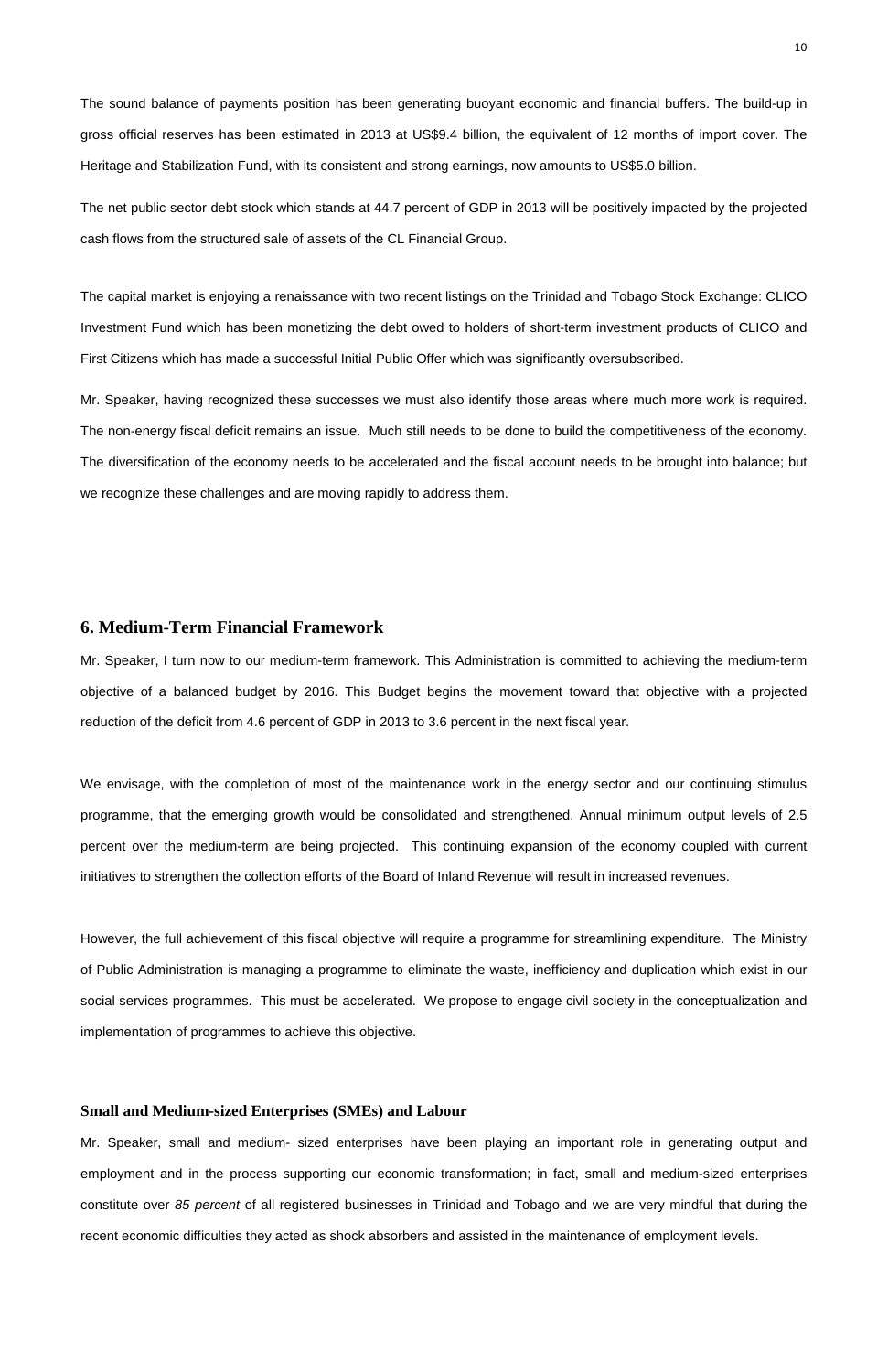Public economic policy has been focusing on the funding requirements of this group of enterprises with the creation of tax incentives in 2012 for a small and medium-sized market on the Trinidad and Tobago Stock Exchange; but the absence of listings since then has reflected the restrictive factors associated with the tax incentive framework. I propose to amend this framework by redefining the qualifying capital base for these incentives as well as the shareholding requirement.

Mr. Speaker, while access to the Trinidad and Tobago Stock Exchange allow these small and medium-sized businesses to connect with investors who wished to participate in the equity of such companies, we are also ensuring that small and micro-businesses are able to participate in the national economy in a consistent and sustainable manner. In the coming year, the Ministry of Labour and Small and Micro Enterprise Development will review the Fair Share programme and will hold its first Fair Share Expo to increase the visibility of certified SMEs. The Ministry will also implement a number of initiatives, including a web portal, to add further impetus to this programme.

The World Trade Organization (WTO) estimates that 80 - 90 percent of world trade is crucially dependent on trade finance, largely of a short-term nature in the form of trade credit and insurance and guarantees. The restructuring of the Exim Bank is urgent. It must play a developmental role.

Mr. Speaker, I propose to re-capitalize the EXIM Bank with equity injections over the next 4 years to allow the Bank to finance exports into extra-regional markets at a reduced cost of funds to facilitate the process of developing our export manufacturing sector.

Mr. Speaker, we will continue our dialogue with the Trade Union Sector as we forge a consensual framework that meets the developmental needs of the country and the requirements of the Trade Union Movement.

## **Export-Import Bank of Trinidad and Tobago**

Mr. Speaker, as we diversify our economy towards a buoyant export manufacturing and industrial sector, our Exim Bank must become relevant to our objective of export-led growth. The Exim Bank, as it does in all advanced and emerging and developing countries, must focus on the financing of exports and turn export opportunities into real sales which will create good-quality jobs in an expanding national economy.

### **State Enterprise Sector**

Mr. Speaker, we must raise the bar as far as the performance of our state enterprises is concerned. In advanced,

emerging and developing countries, ratings assessed by credit rating agencies are critical requirements for accessing

capital whether that capital emanates from the stock market or from financial institutions.

Indeed, regular assessments of the financial and operational status of public companies are required by all stakeholders if

private confidence and trust is to reside in the operations of those companies. Our state enterprise sector should do no

less as they disengage themselves from borrowing with Government guarantees.

I propose to make allocations over the next 3 years to selected state enterprises to undertake independent credit ratings which would prepare those enterprises for accessing the debt markets based on their own credit worthiness. I expect that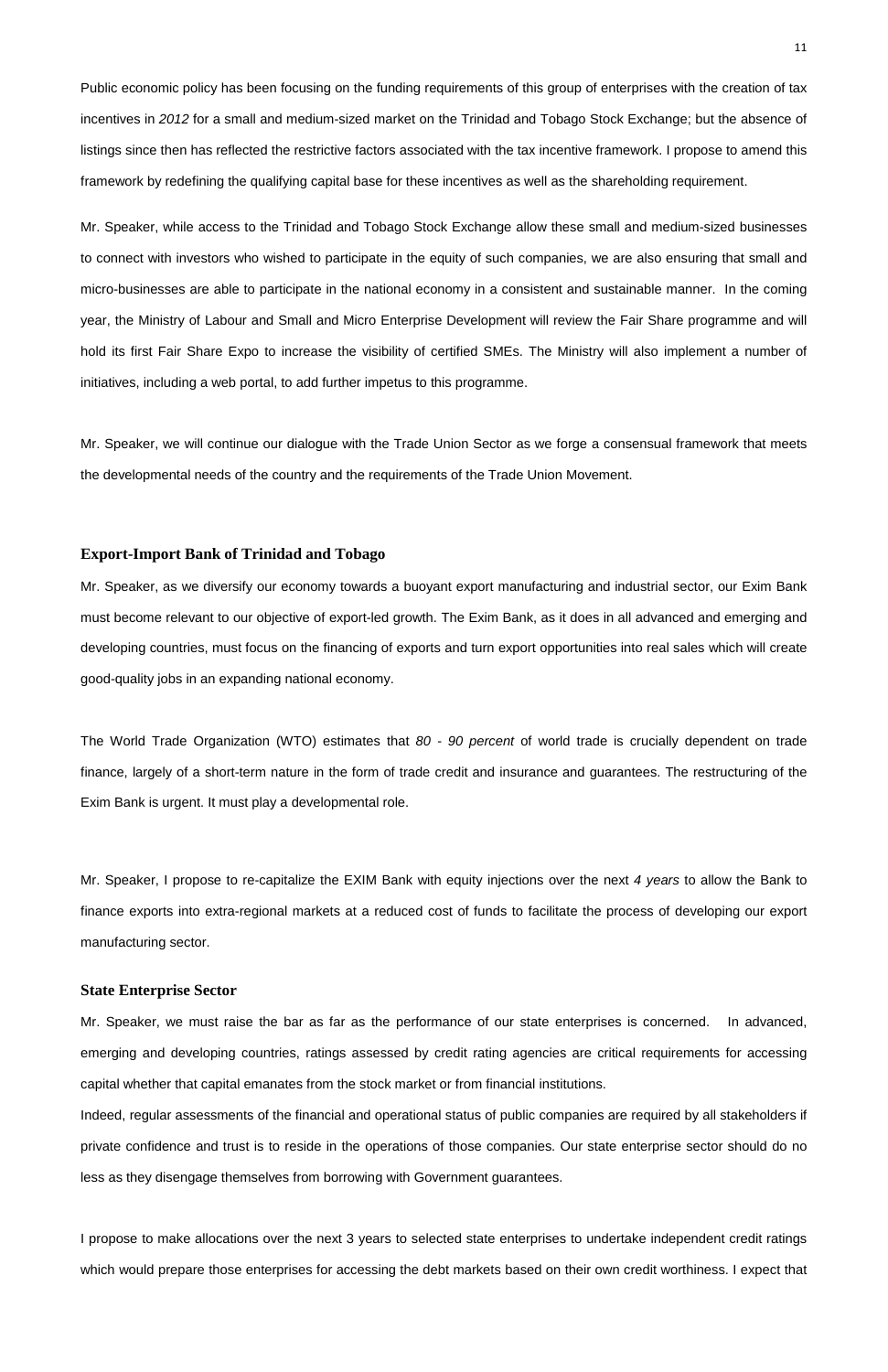the requirements to improve their ratings and the regular evaluations by an independent entity on an annual basis will assist in enhancing the quality of governance and performance within the sector.

## **Caribbean Airlines Limited**

Mr. Speaker, Caribbean Airlines Limited must move towards the adoption of a financially-sound business model for positioning the airline in targeted segments of the global tourism market. The new Board of Caribbean Airlines Limited has completed the first phase of a revised Business Plan for the airline to achieve financial viability. To this end, effective October 1 2013, I propose to discontinue the fuel subsidy which the airline currently enjoys. The subsidy for the Tobago airlift will remain. These factors have been incorporated into the business plan which I expect to receive on September 17 2013. I have been assured by the Board of Caribbean Airlines Limited that the removal of the fuel subsidy will not impact the ticket pricing policy.

# **7. Reform Agenda**

Mr. Speaker, I turn now to our reform agenda:

### **Good Governance**

### **Constitution Commission**

In 2010, a promise was made to review our constitutional arrangement. Over the past year, we engaged in a wide consultative process. Our citizens in all walks of life participated in this process. Guided by this feedback and by the need for effective representation, transparency and accountability in all activities and participation in matters which relate to our governance, the Constitution Commission will provide, within the next two months a framework of principles and recommendations. This Report will form the basis of our dialogue with all parties on our future constitutional arrangements.

While this is proceeding, we propose to accelerate two issues on our constitution reform agenda. These are term limits for Prime Ministers and the right to recall legislators.

## **Local Government**

Mr. Speaker, we have also provided citizens and communities through a consultation process over the past year with a forum for voicing their views on local government transformation. A White Paper on Local Government reform has been prepared.

It outlines a local government framework which will ensure that a more responsive, customer-centered local government

system will be realized. This matter will be brought to Parliament shortly.

In the interim, we have tabled proposals for proportional representation on which debate has commenced and we have

instituted a number of measures to improve the functioning of these bodies which resulted in the following:

• the Corporations implemented 969 projects in FY2013;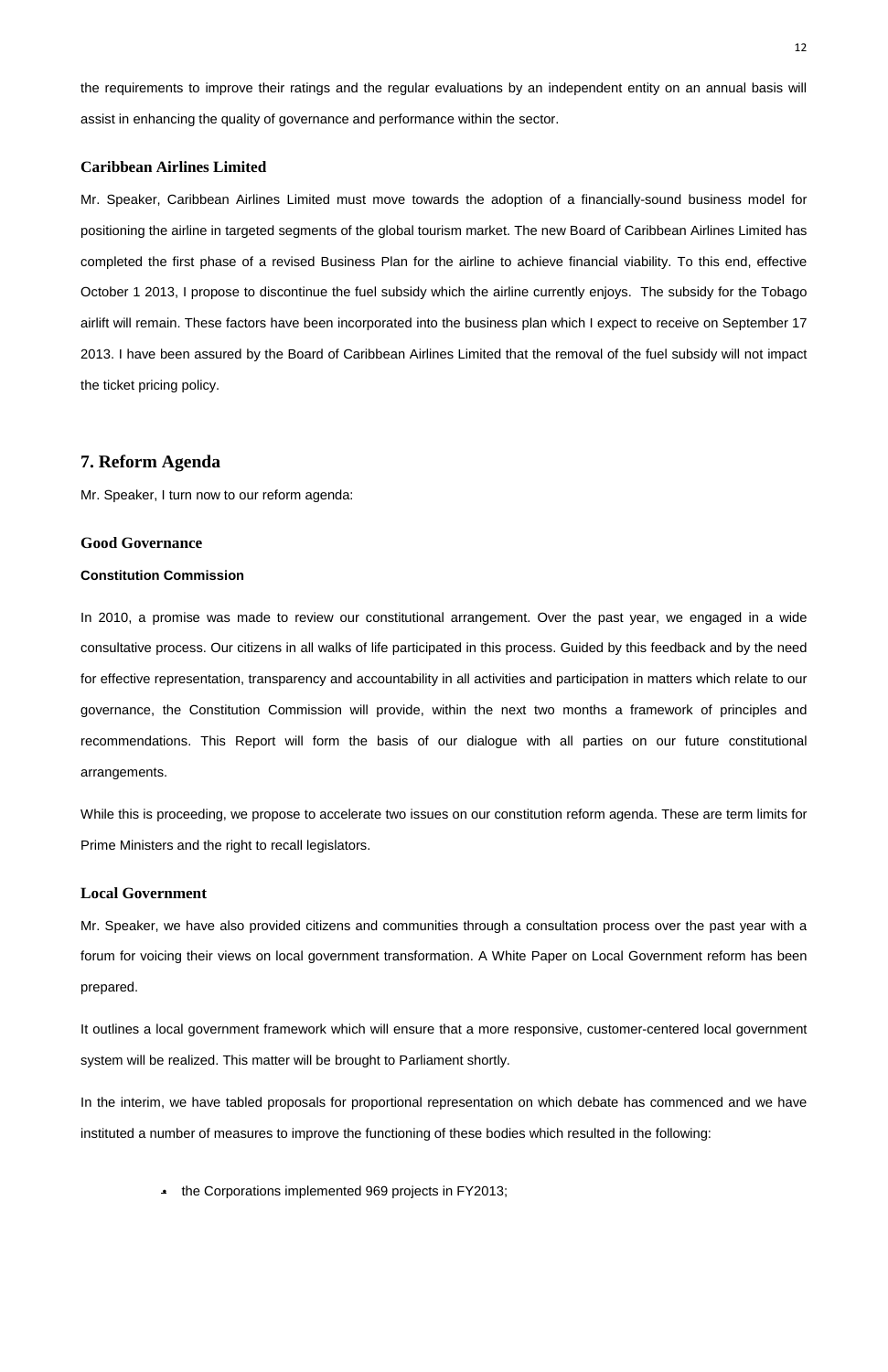- the Corporations and the Ministry of Local Government have paved approximately 1,147 local roads covering 200 kilometres; this, as I understand, is the largest number of roads paved or rehabilitated by Local Government in a single year; and
- the Unemployment Relief Programme assisted in delivering 550 projects, each of which was valued below \$500,000.

The small contracting sector was given an opportunity to participate in the infrastructural developmental activities, especially in rural areas.

### **Procurement Legislation**

Mr. Speaker, the issue of Government's procurement mechanism has been outstanding for too long. On completion of the Budget Debate, the Procurement Bill will be laid in Parliament.

However, structured discussions will continue until the Bill comes up for debate. Regulations to support the Bill have also been prepared. The Bill emphasizes the commitment of the Government to establish a transparent as well as a developmental procurement process.

The Bill is the result of a Joint Select Committee process which involved consultations with public service institutions and private interest and was informed by multi-lateral institutional thinking on the subject.

## **Campaign Finance Reform**

Campaign finance reform has become of heightened importance to the population. A Green Paper for the public's comments will be made available before the end of this year with legislation targeted for next year. In this context, the legislative requirements for the Constituency Development Fund will also receive attention and allocations made once appropriate legislation is in place. Subject to the approval of the legislature, the reporting and accountability requirements will be subject to a detailed review by Parliament and an independent watchdog body.

## **Public Finance Management**

Mr. Speaker, I now turn to the Government's accounting and reporting systems. The Auditor General's Report 2012 identified a number of weaknesses in the accounting, reporting and compliance systems in Ministries.

Many of these were not new, but as part of the process for strengthening the institutional framework of Government, we

launched several initiatives aimed at addressing these weaknesses. I wish to express my satisfaction with the responses of the public service to these initiatives and in the quality of follow-up to correct errors and omissions identified in the Auditor General's Report.

While some of the changes would have been implemented too late to change the Report for the 2013 financial year, I

expect to see continuing improvements when the Report for 2014 is produced.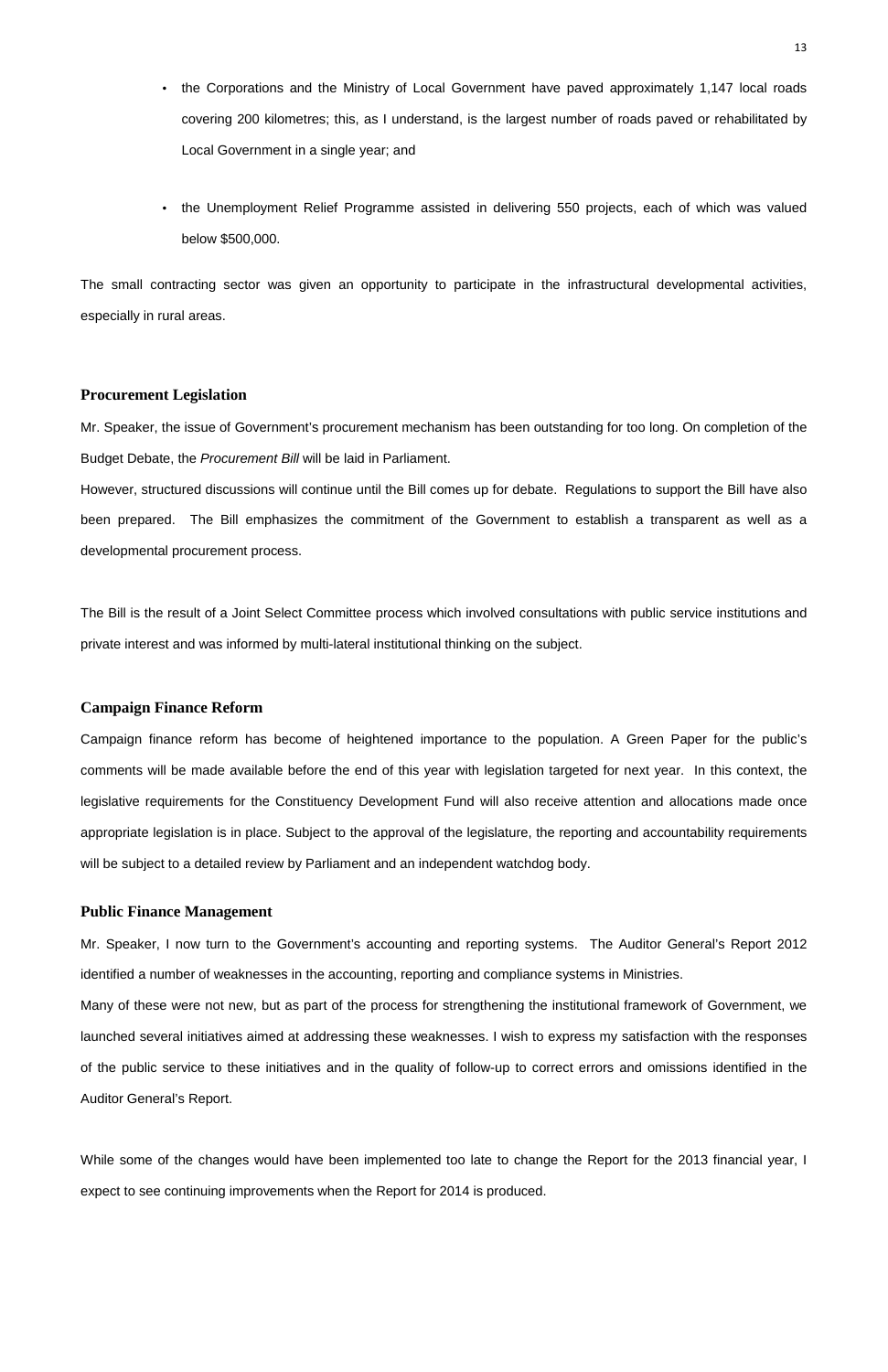Mr. Speaker in the last fiscal year we began implementing a series of structural reforms aimed at the modernization of the State, particularly in the areas of public administration and public finance management.

The implementation of the programme covers a range of activities, including the strengthening of the budgeting process and treasury management, the early introduction of an Integrated Financial Management Information System and subsequently, the full introduction of performance informed budgeting.

### **Gender-Responsive Budgeting**

Mr. Speaker, the Government is also developing gender-responsive budgeting guidelines for institutionalizing gender equality and gender-mainstreaming practices in government ministries.

The guidelines will be drafted to capture the unique needs and vision of the people of Trinidad and Tobago. The guidelines will make the case for the need to allocate sufficient financial resources to achieve gender equality, equity and women's empowerment in all economic and social sectors of Trinidad and Tobago.

- the rationalization of excises so that by fiscal year 2015 excises will be aligned and different taxes on excisable goods streamlined;
- the introduction of transfer pricing legislation along the OECD guidelines; and
- the establishment of a fair system of taxation for life insurance companies in light of removal of the statutory fund in the proposed insurance legislation.

## **Tax Administration**

Mr. Speaker, over the past year, and with the help of international consultants we started work on the technical infrastructure for the phased introduction of a growth -oriented tax system over the period 2014 – 2016. This revised tax system will be *regionally and internationally* competitive; encourage savings and investments, reduce the dependency on tax incentives for encouraging investment, will be *in line* with international best practice, will *promote* stability and predictability and encourage compliance and enforcement.

Mr. Speaker, technical work is also ongoing for:

Mr. Speaker, the leakage from the tax system is unacceptable. I intend to address this immediately by revisiting the

relevant sections of the Corporation Tax Act and by strengthening the capabilities of the Board of Inland Revenue, in

particular in the area of enforcement and compliance in business and individual taxpayers' assessments.

# **VAT Refunds**

Mr. Speaker, we have recognized that the delay in processing VAT refunds has been impeding the growth of exports and

private sector development in light of the fact that such delays could represent an increase in the cost of production. I

propose to simplify the VAT refund process for the manufacturing sector. As an initial step, I shall increase the allocation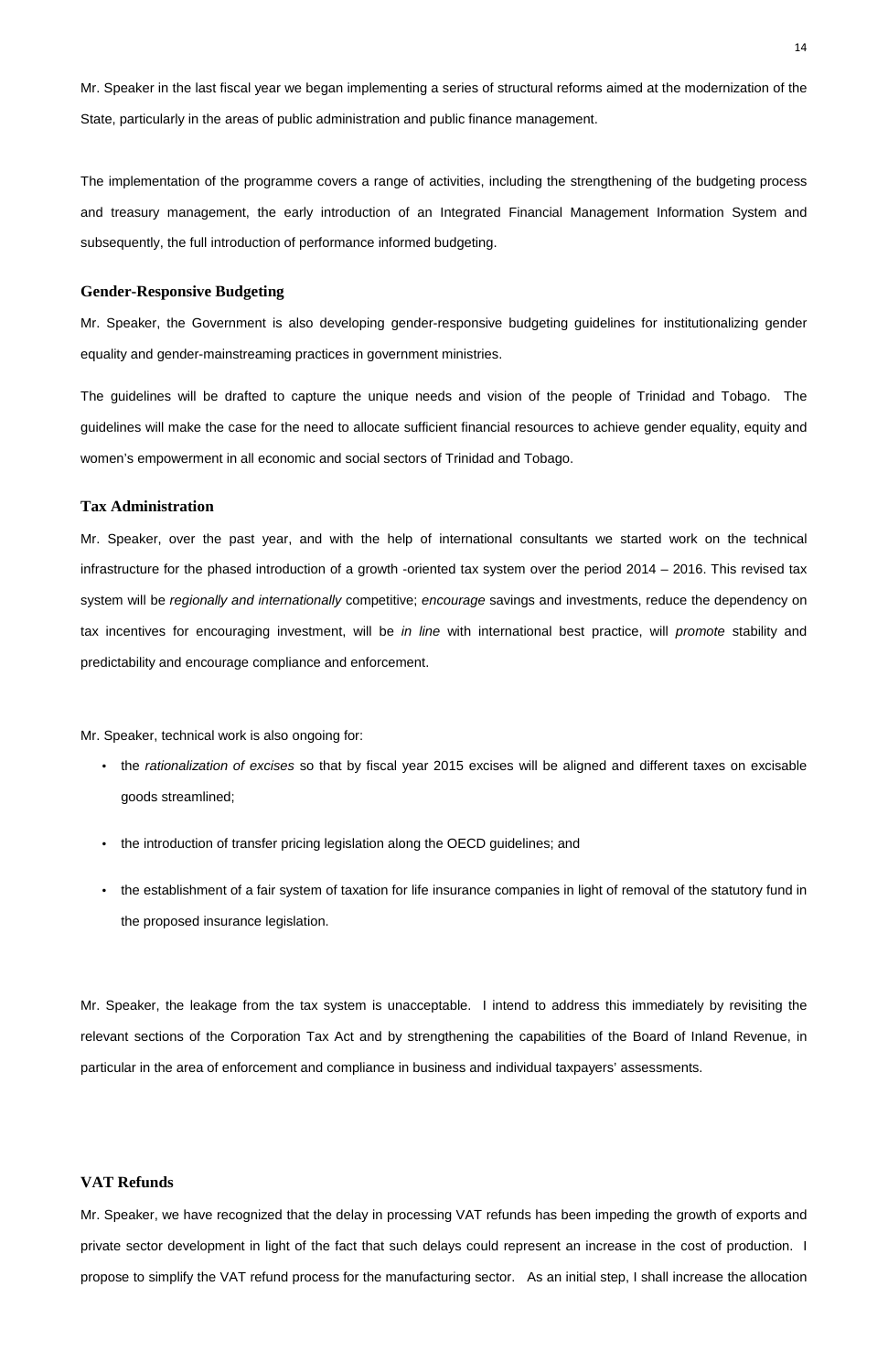for all VAT refunds with a view to ensuring that all VAT refunds are made, at maximum, within the legal timeframe. To ensure that this is achieved, I propose to allocate \$1.0 billion in the first month of the new fiscal year for clearing the backlog.

### **Land and Building Tax**

Mr. Speaker, a land and building tax regime is a key pillar in all modern tax systems. Recurrent land and building taxes meet all the conditions of a good and fair tax. The backbone of a successful land and building tax is the proper valuation of properties within a transparent framework. This will require the property rolls being brought up-to- date. I propose to phase in these taxes over the period 2014 to 2017 during which time the properties will be valued and consultations will be held with all stakeholders.

In phase 1 and effective immediately, we shall commence valuations of all industrial land, including plant and machinery, whether housed or unhoused with a view to implement this tax by July 1, 2014. In phase 2, we will impose a tax on commercial properties and in phase 3, we will impose a tax on agricultural lands and on residential properties with a deductible allowance to provide relief to certain agricultural land owners and low-income homeowners.

- increasing survivors' benefits;
- removing the cap of 33 1/3 years of service on pension accruals;
- reducing the vesting period from 5 to 2 years;
- improving portability within the public service;
- introducing contributions to public sector pensions; and
- introducing pensions for daily-paid employees of Government.

### **Pensions**

Mr. Speaker, I turn now to an area that forms a critical component of our social safety net for the aged – the Pension System. We are well aware that a considerable number of our citizens are not covered by formal pension arrangements. Over the past year, we have sought to accelerate the work of the Ministry of Finance and the Economy on this issue. We are now well advanced with a draft of the Occupational Pension Plan Bill and have re-engaged consultants to undertake technical work for:

A critical aspect of the pension reform is the strengthening of the existing ICT system. In recognition of the need for

prospective retirees to plan their financial futures, we have set as a primary objective immediate payment of retirement

benefits in the public service– **retire today, pension tomorrow!**

In parallel with this technical and analytical work and in order to ensure that all citizens are prepared adequately for retirement, the Government will bring new legislation next year to include the self-employed in the National Insurance

System.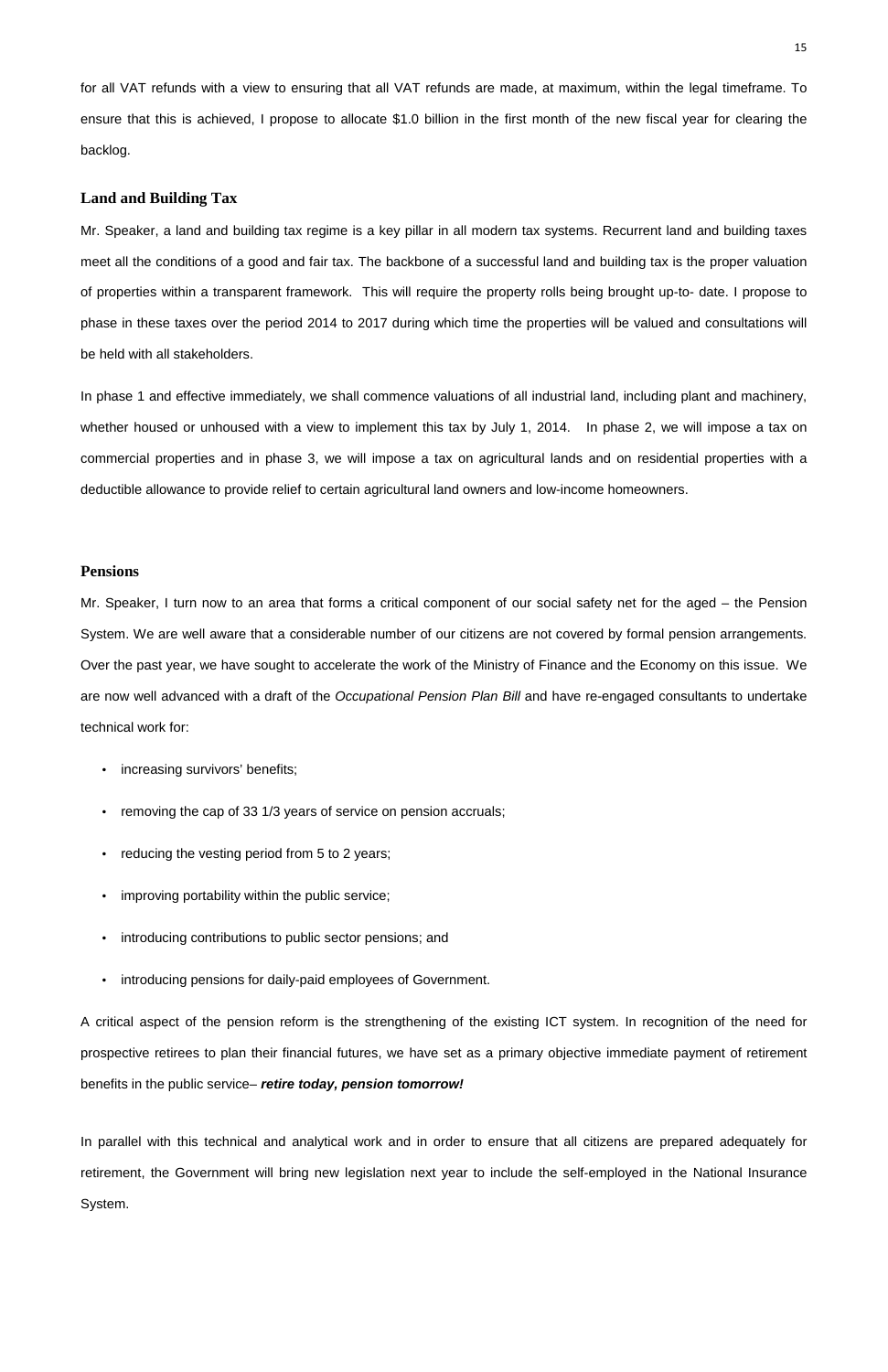### **Financial Regulatory Authority**

Mr. Speaker, the 2009 failure of the Financial Institutions in the CL Financial Group, the region's largest conglomerate, has raised questions on whether or not the existing structure and operations of the financial regulatory regime in Trinidad and Tobago are adequate to withstand global financial crises. In the next fiscal year, we will establish a Task Force to undertake research and consultation to determine whether a Single Financial Regulatory Authority is the most feasible model for integrating and strengthening financial regulation and supervision in Trinidad and Tobago.

This Task Force will comprise representation from the Central Bank of Trinidad and Tobago, the Securities and Exchange Commission, the Ministry of Finance and the Economy and other stakeholders in the financial sector.

# **8. Evolving Major Sectors**

Mr. Speaker, I turn now to the progress made over the last year with respect to the diversification of the economy. Since our last Budget Statement, we have made positive strides in undertaking the necessary work for building those sectors identified for growth and investment.

### **Shared-Support Services Industry**

In the coming year, we intend to build on these successes and will commence discussions with companies providing services within the European Union to facilitate the movement of similar-shared services facilities to Trinidad and Tobago.

Mr. Speaker, over the past year, we have advanced the building of a financial institution shared-support services industry. In our 2013 Budget, we committed to creating 3,000 jobs in this sector within the next 5 years. Following the tax incentive framework put in place in the Finance Act 2013, I have signed the Order for developing shared service centres in Trinidad and Tobago. With the tax incentive framework in place, Trinidad and Tobago can now position itself as an attractive destination for locating back and middle office processing for financial companies.

In fact, during this year, close to 1,000 high quality jobs were created in this sector. Scotiabank Trinidad and Tobago Limited has already employed close to 400 persons with another 40 to be engaged in 2014. RBC Royal Bank has employed 465 persons with another 135 to be employed in 2014. RBC Royal Bank which has been in the process of streamlining its business model has been able to save the jobs of approximately 400 additional employees who were transferred to their shared services activities.

# **Maritime: Ship-Building and Ship-Repair Industry**

We are also leveraging our facilities and assets in the north-west peninsula in our quest to develop the maritime industry.

The requirements for maintaining the range of naval and maritime assets owned by the Government of Trinidad and

Tobago would represent an initial catalyst for the roll-out of the maritime industry; our focus will be initially on niche

markets such as the construction of tugs, workboats, small luxury craft, platform supply vessels, launches and barges.

Efficient port and dry-docking facilities are key components for a buoyant maritime industry. The Ministry of Trade, Industry and Investment will execute a Memorandum of Understanding with China Harbour Engineering Company Limited for the development of additional port and dry-docking facilities in Trinidad. The Ministry will also sign a Memorandum of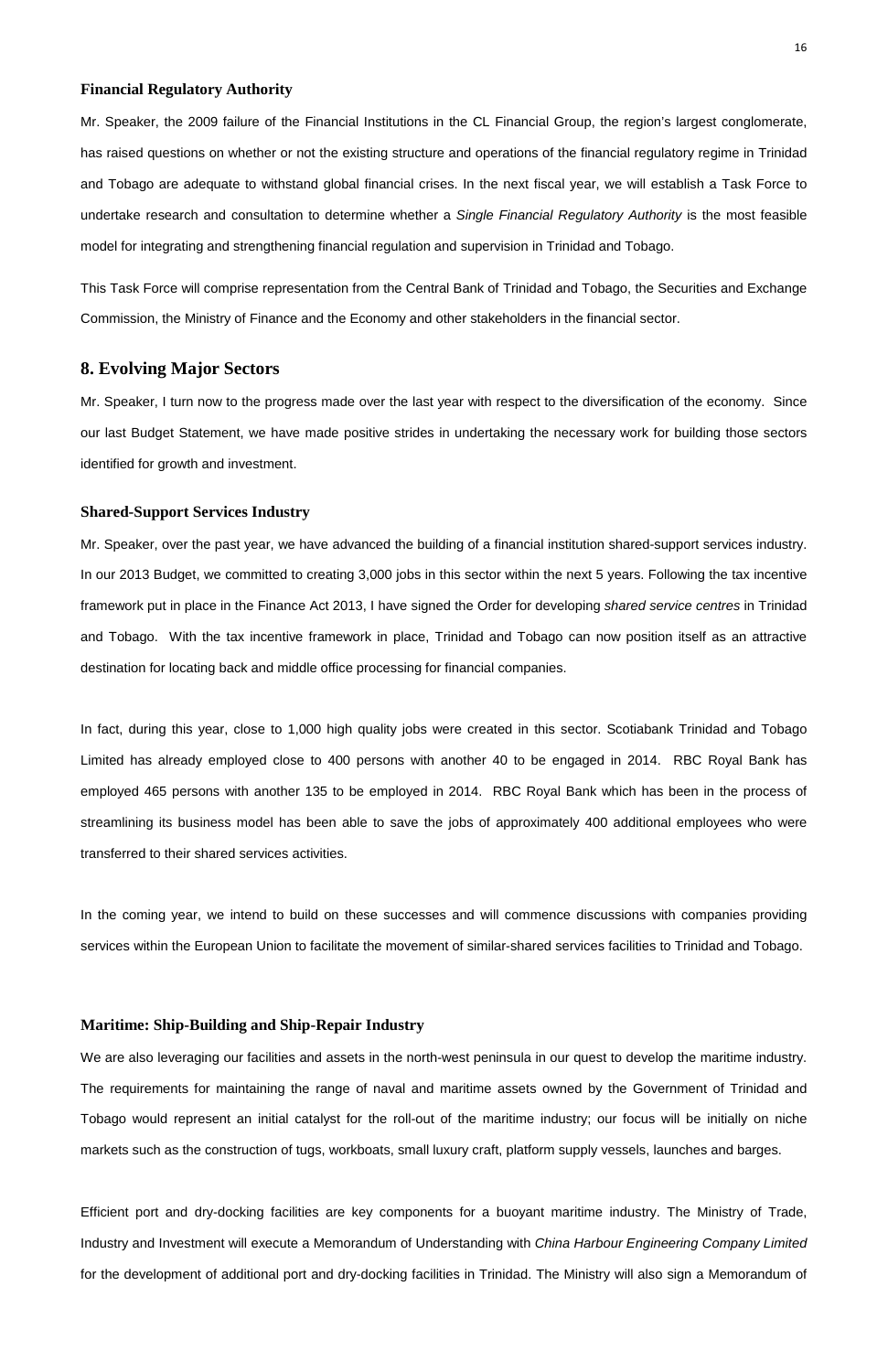Agreement with Trinidad Dry Dock Company Limited for the establishment of comprehensive dry-docking facilities and services which would open new economic space in the Gulf of Paria, near the city of Port of Spain. The materialization of these facilities would not only support economic development in Trinidad and Tobago, but also in the Caribbean region.

Mr. Speaker, in our marketing efforts for the maritime sector, we will ensure that all investors are aware of the range of incentives which are available under the Free Zones Act.

### **Tourism**

Mr. Speaker, over the past year, we have been making steady progress with our initiatives in the tourism sector.

We have been promoting the country not only as a place to do business, but also as a premier leisure destination. The Government is focusing on two main priorities: developing airlift and enhancing room stock. We are collaborating with the major airlines as well as with airport and cargo operators with a view to expanding the opportunities for increasing direct travel and air cargo to Trinidad and Tobago.

From July 2014, Jet Blue, a low cost American-based airline, will commence flights to Trinidad and a new charter, Apollo Airlines, a Greece-based company, will soon launch flights from selected cities in Europe to Tobago. These new airline arrangements will complement West Jet's current service between Toronto and Port of Spain and Caribbean Airlines' operations between Port of Spain and destinations in North America and Europe.

Mr. Speaker, the technical work for accelerating the use of compressed natural gas as a major alternative fuel in the country is now ready to commence, with the recent decision by the National Gas Company to undertake a phased investment over a five year period at a cost of \$2.07 billion through the establishment of a new company.

The country's room stock is being expanded to accommodate the growth in business travelers in Trinidad and Tobago. The soon-to-be opened Radisson Luxury Apartments in Port of Spain will add an additional 100 rooms providing more home-like amenities.

The cruise industry is being expanded. The Southern Caribbean Cruise Initiative is now at an advanced stage of conceptualization with visits to five destinations: Trinidad, Tobago, St. Lucia, St. Vincent and Grenada. The intention is to make Trinidad and Tobago the home port for cruise ships in the Southern Caribbean.

### **Information and Communication Technology**

Mr. Speaker, we have identified the year 2018 to transition Trinidad and Tobago to the top 30 countries out of 148 in the Global Competitiveness Index (GCI) prepared by the World Economic Forum. The Global Competitiveness Index is the internationally well-established mechanism to assess the competitiveness of the countries in the basket.

We are marketing this objective to signal to the world our readiness as a technologically sound and viable environment for

attracting foreign direct investment. We are collaborating with the World Bank Group to fashion supply-side and demand-

side initiatives to build an e-ready society, to increase the availability and affordability of technologies, to expand the

accessibility of telecommunications and broadband networks and to improve Government efficiency in its delivery service.

## **Gasoline vehicles conversion to CNG**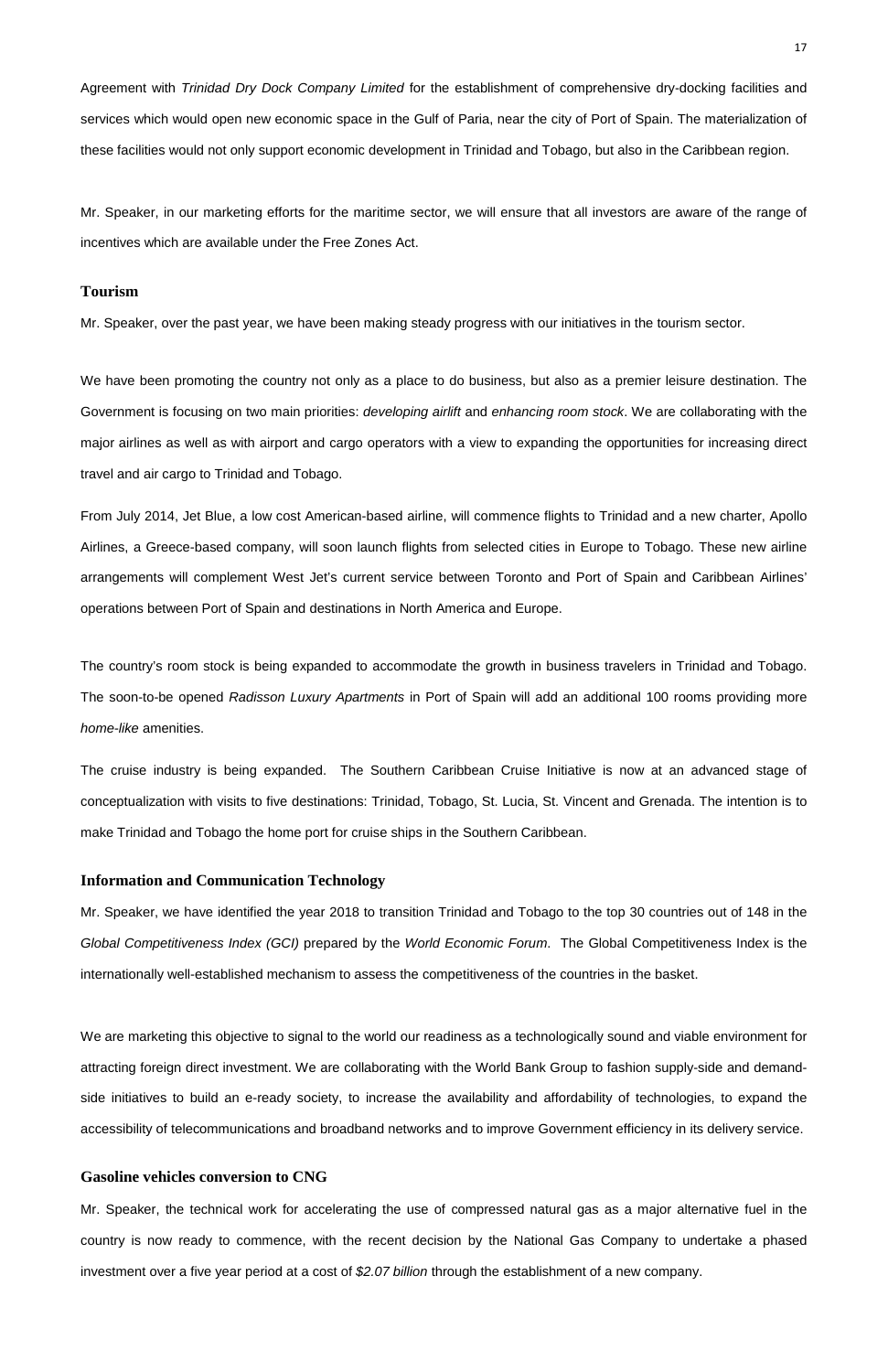Phase 1 would involve an expenditure of \$500.0 million over a 2 year period which would result in the construction of 22 new CNG stations and for the conversion of 17,500 vehicles. Phase 2 would involve an expenditure of \$1.57 billion with the construction of the remaining stations and the continuing conversion of vehicles. It is the intention to list this new company eventually on the local Stock Exchange.

Very importantly, the greater use of this more environmentally-friendly fuel will reduce our green-house gas emissions and make a contribution to the lessening of the threat of climate change.

We will also reap substantial financial and economic benefits as this new CNG industry becomes a significant driver of non-energy growth, ensuring in the process major budgetary savings arising from the reduction of the petroleum subsidy on transportation fuels as well as additional export revenues from the availability of the redirected fuel for export markets.

Mr. Speaker, we have provided a tax incentive framework to promote a range of alternative fuels, including CNG and when available LNG and Di Methyl Ether (DME). As this process evolves, the Government will sequence gradual reductions in the fuel subsidy.

### **Creative Industries**

The fiscal incentive framework for enhancing the creative sector has been expanded with the removal of customs duty and value added tax on commodities imported to serve as inputs into the production of final goods and services for the creative industry.

Moreover, the institutional framework has been strengthened with the establishment of the Trinidad and Tobago Creative Industries Limited which, with its appropriately-focused subsidiaries, the Trinidad and Tobago Film Company Limited, the Trinidad and Tobago Music Company Limited and the Trinidad and Tobago Fashion Company Limited, will spearhead the growth and business development of the creative industries in Trinidad and Tobago.

This governance model will allow for significant synergies and stakeholder involvement for branding Trinidad and Tobago in the areas of film, music and fashion. We are already witnessing substantial advancements in these areas and likewise in other areas where festivals, heritage and dance and theatre are being developed.

## **Agriculture**

Mr. Speaker, we are continuing to give priority to the agriculture sector in our efforts to enhance the national income and

to ensure food security. We are sustaining food security through a number of initiatives, in particular:

- the distribution of state lands to our farmers:
	- $\circ$  4,111 acres of lands formerly owned by Caroni (1975) Limited and 100 acres of state lands at Tucker Valley have been divided into 6 small and 8 large farms for distribution to farmers; 3 of the large farms are already in operation; and
	- o 5,800 acres of agricultural lands leased to the former employees of Caroni are being brought into production through the Green Initiative: Growers Responsible for Evolving and Enriching the Environment which is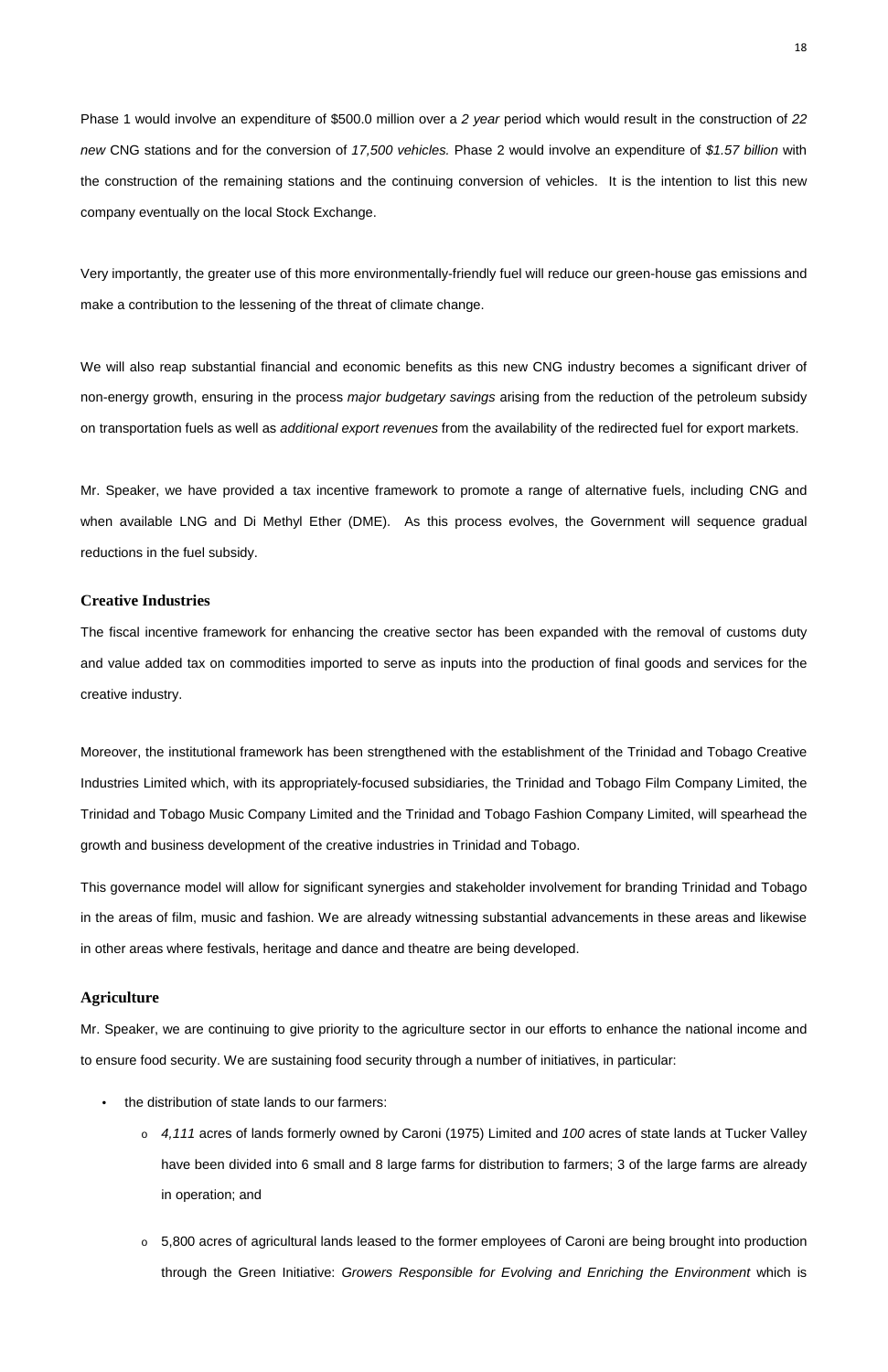managed by Caroni. Cultivation and harvesting have already begun and members of the public are benefitting from the farm-fresh produce cultivated through environmentally-friendly methods. At full capacity, 5,800 acres will be under cultivation, providing the national community with a wide range of freshlyharvested produce at affordable prices.

Mr. Speaker, we have also increased investment through the Agricultural Development Bank with the approval of over 1,066 new loan applications and disbursement of over 1,400 loans valued at approximately \$150 million.

The shared-value business model represents a novel approach to farming as we have combined unutilized lands, capital from private farmers and Caroni together with best-practice techniques from the various learning institutions into a profitable food enterprise. In 2014, we are targeting a significant increase in local agricultural production.

Mr. Speaker, we are moving ahead with a Food Security Facility with the Government of Guyana. We have executed a Memorandum of Understanding with the Guyanese Government which will provide in Berbice initially 10,000 acres of land for immediate agricultural production and subsequently a further 90,000 acres. The Government of Trinidad and Tobago will invite private sector investment in agricultural production in Guyana, and will work with the Government of Guyana to provide a facilitating environment and the necessary support to attract such investments. We have requested of the Government of Guyana that investors from Trinidad and Tobago be eligible to access incentives currently available to Guyanese farmers and be allowed to repatriate profits.

### **National Sports**

Mr. Speaker, consultancy and design work is advancing rapidly on establishing a transparent framework for sport tourism in the areas of swimming, cycling and tennis. Three facilities will be outfitted for international competition and will comply with specific building and sporting requirements: the National Aquatic Centre, the National Tennis Centre and the National Cycle Centre. These 3 facilities will be supported by 3 national multi-purpose sport facilities which will provide athletes and residents in various communities with amenities for sport and physical recreation.

# **9. Plans for Major Sectors-2013**

Mr. Speaker, I turn now to the plans of selected Ministries for the next year. During the debate, individual Ministers will amplify and speak in more detail on the plans and programmes for each Ministry.

### **Energy**

Mr. Speaker, the energy sector has suffered output disruptions in natural gas supply which began in late 2010 as a

consequence of maintenance works being conducted by major natural gas suppliers. Over the past year and in the

context of increasing levels of investor confidence the sector has returned to growth with an upsurge in drilling activity. In

2012, Foreign Direct Investment (FDI) in the sector was approximately US\$2.0 billion.

Mr. Speaker, it is expected that proven natural gas reserves will increase in the upcoming years. Recently: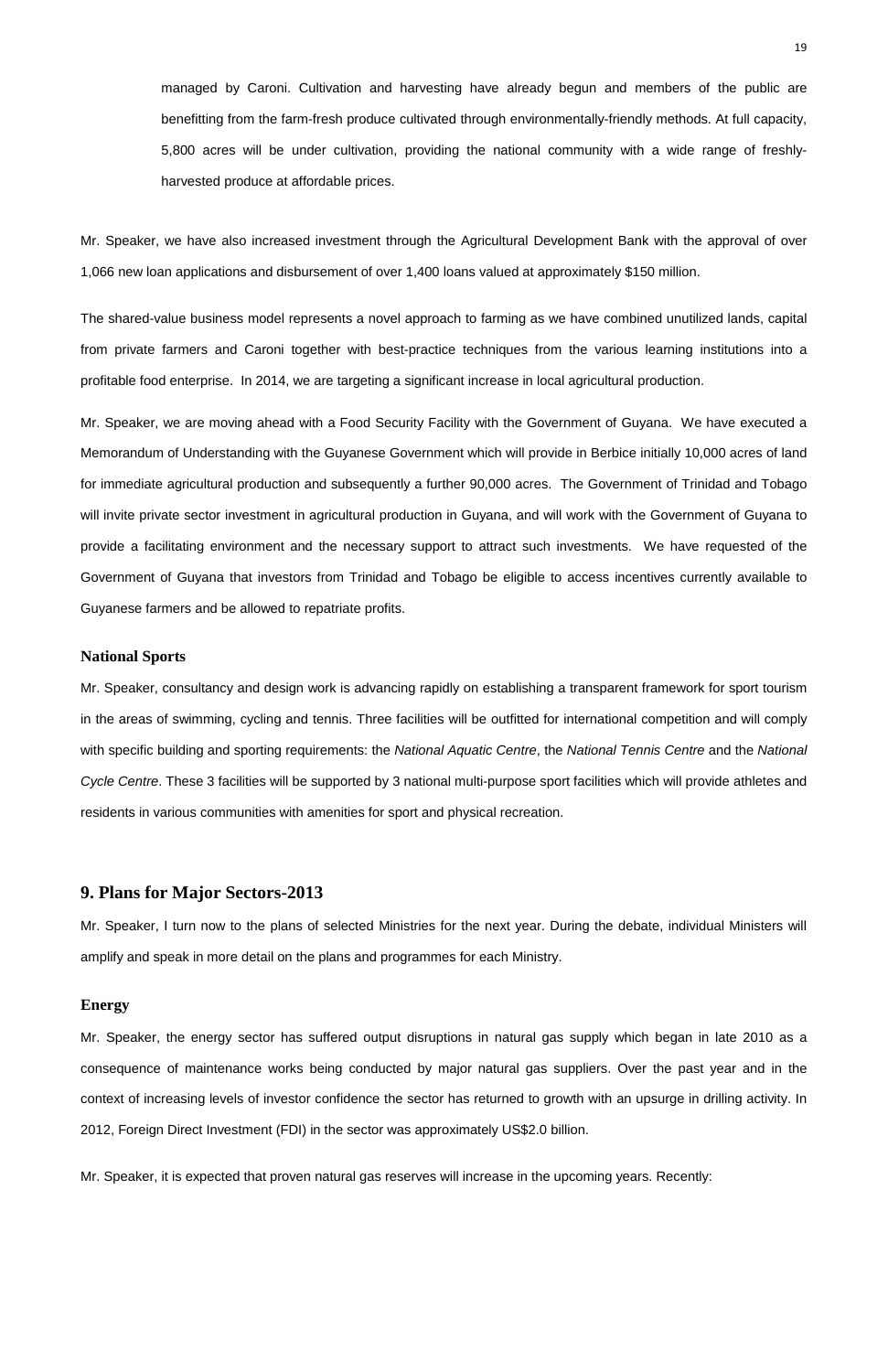- the Government executed 6 deep-water production sharing contracts and signed a new license agreement with the Petroleum Company of Trinidad and Tobago Limited (PETROTRIN) which mandated the company to refocus its strategy on the upstream sector;
- the Ministry of Energy and Energy Affairs is at present managing 2 parallel bid rounds: 1 onshore the other in deepwater;
- there has been an upsurge in drilling activity in the last 12 months. At present, 6 rigs are drilling offshore with a seventh due in the last quarter of this year. This compares with one rig in operation in mid-2010; and
- the Government is currently negotiating an Agreement with the Government of Venezuela to monetize the gas resources in the Loran Manatee field.

Mr. Speaker, exploration activities have been reaping dividends under the influence of the fiscal incentives of the last 3 years. The Ryder Scott report underlines that in 2012 our proven natural gas reserves recorded the smallest decline in over a decade.

Energy exploration and production are becoming increasingly competitive. Shale gas production, the expansion of the Panama Canal and natural gas reserves in East Africa are quickly changing the dynamics of the global energy business. We must remain competitive if we are to attract new investments in particular, from existing long-established players. We propose to expand the energy incentive taxation regime in this year's Budget.

### **Highway Infrastructure**

Mr. Speaker, this Government is ensuring that it opens up economic space in this country. A modern highway network is critical to the achievement of this objective. We are according high priority to the development and maintenance of our highway network. In some cases, we are expanding the capacity and in others, we are overcoming persistent problems through major engineering solutions. The extension of the Solomon Hochoy Highway to Point Fortin represents a key addition to this critical infrastructure. In fact, the Golconda to Debe section was opened on August 30 2013.

This critical infrastructure will benefit thousands of individuals in the southern peninsula. It will cost approximately \$7.5 billion and is within budget. Both phases 1 and 2 will entail work from Golconda to Debe and from Debe to the Mon Desir interchange. We have funded work done to date from operating cash flows but, conscious of the concern to ensure full transparency and accountability, we have instituted regular reviews using a firm of independent auditors.

Mr. Speaker, Government has been working assiduously towards improving our road network through systematic rehabilitation and upgrade to provide relief to our citizens.

In that connection, we have completed substantial road rehabilitation and stabilization works to several roads and

highways. Among these projects, the Tarouba Link Road has been completed, the Southern Main Road upgraded and an

access route to the St. Barbara's Spiritual Shouter Baptist Primary School was created. We are now taking steps to:

• construct a pedestrian walk-over on the Audrey Jeffers Highway in the vicinity of Movie Towne and the Hasely

Crawford Stadium;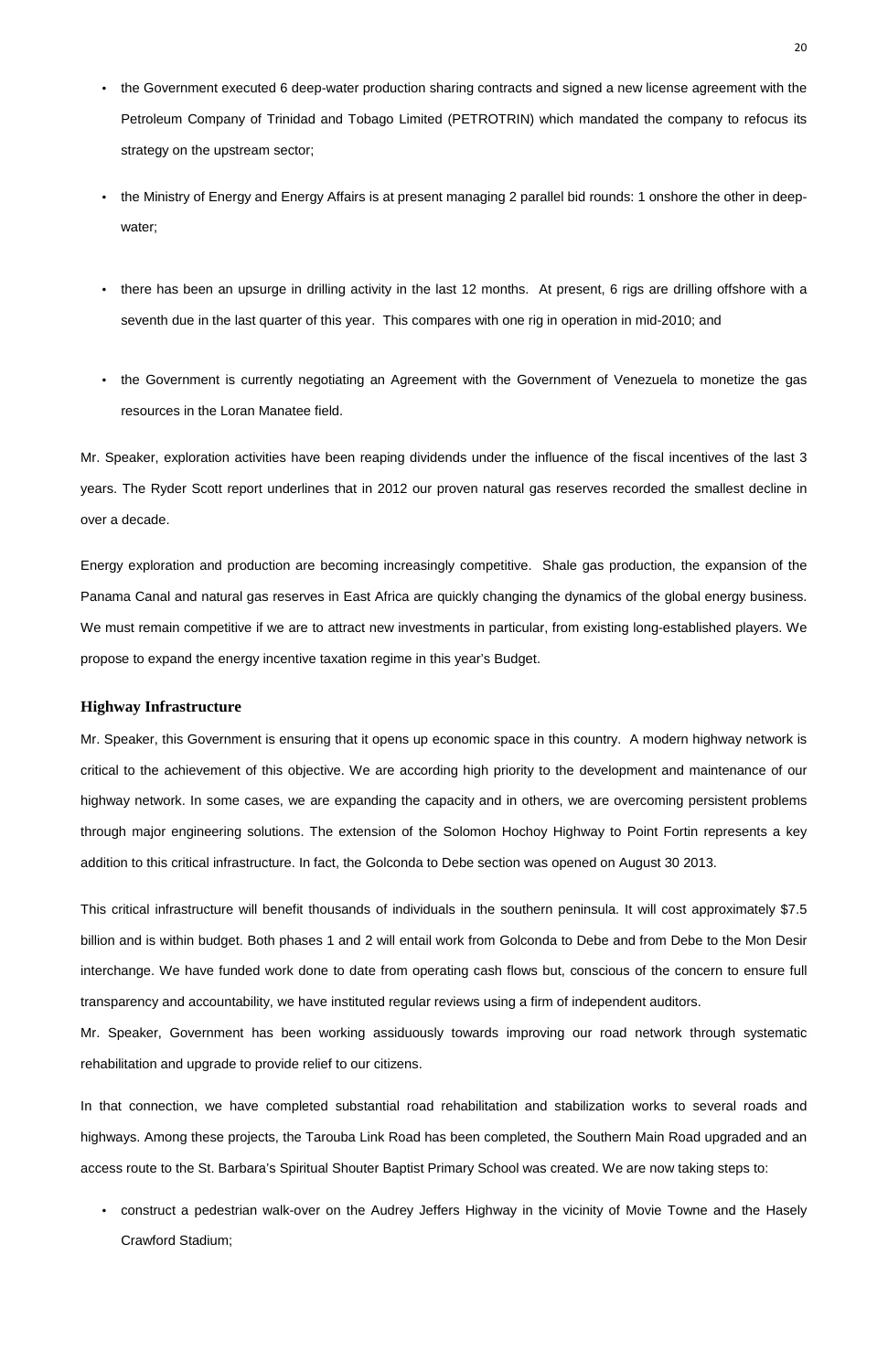- construct two bridges over the Aripo and Valencia rivers;
- upgrade the Arouca river bridges on the Churchill Roosevelt Highway to accommodate 3 standard lanes; and
- construct an additional overpass in Chaguanas to ease the congestion in what is one of the fastest growing city centres in the English speaking Caribbean.

Construction work has been advancing on the Churchill Roosevelt / Uriah Butler Highway and next month would witness the de-commissioning of the traffic lights.

Mr. Speaker, 2 additional highway projects will commence in the new fiscal year. First, near the Kay Donna Cinema, an overpass will be constructed at the intersection of the Churchill Roosevelt Highway and Southern Main Road leading to the removal of the existing traffic lights. Second, the Valencia by-pass which was scheduled to start this year but which was delayed as a result of the review of the PURE programme will commence in the new fiscal year.

An overpass between the Lady Young Road and the Priority Bus Route is in the early stage of evaluation.

## **Education and Human-Capital Development**

Mr. Speaker, this Administration has been promoting education as the main agenda of our country. It is one of the fundamental pillars of our economic development. We are convinced that investment in knowledge, information and human capital development is a pre-requisite for the prosperity and well-being of our citizens.

Mr. Speaker, we are moving rapidly to improve our education system:

- we are creating a technologically-based education system. Laptops have been provided to 70,000 students, 4,000 teachers and over 650 principals, vice-principals and supervisors. Wi-Fi connectivity is being installed and, to utilize the technology, the competency and quality of teachers are being improved;
- we are rolling out early childhood centres to accommodate 35,000 students ages 3-4. By 2015 we would have achieved universal early childhood education;
- we are now focusing on the special needs of those differently-abled students. They represent 30 percent of the school population;

- we are enhancing the skills of teachers through continuous teacher training and development; and
- we are improving and maintaining our schools; over the past 3 years 700 schools have undergone

repairs and maintenance at a cost of \$500 million utilizing over 500 small, medium and large contractors.

Mr. Speaker, yet we face significant challenges. Over the school vacation period, repairs were undertaken on 212 schools. Of these, 196 were completed on time. This represented a 92 percent completion rate.

By the middle of this fiscal year, over 80 Early Childhood Care and Education Centres (ECCE) would have been constructed in different parts of Trinidad and Tobago and another 50 by the end of the fiscal year. Eleven primary schools have been completed; 14 are under construction; and 47 are planned for construction in the new fiscal year. Six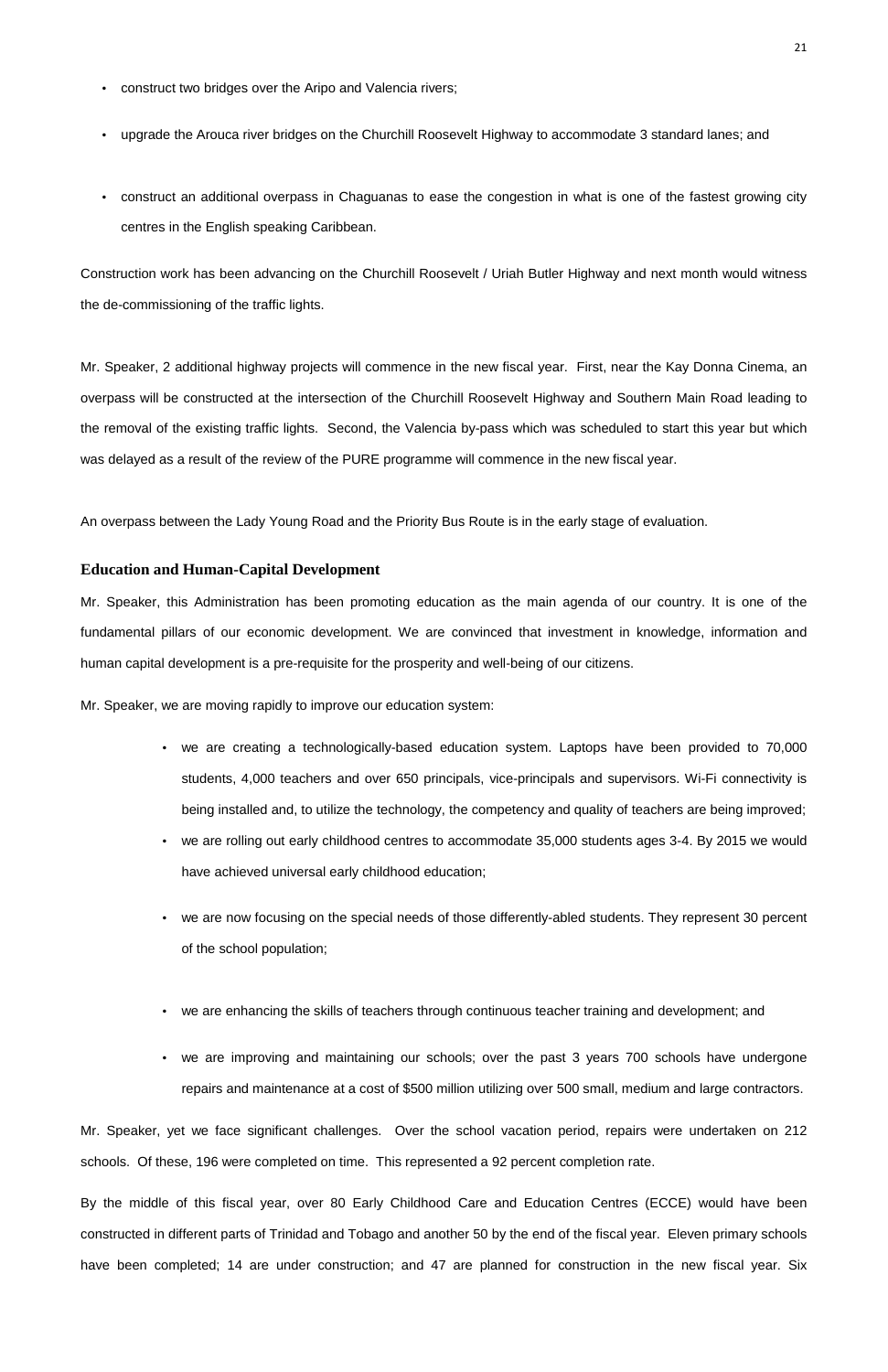- 
- an Aviation Institute has already commenced operations.

secondary schools have been completed and 9 are under construction. Science administrative blocks will be built in another 7 secondary schools this year.

Mr. Speaker, this Government is proud of our education system. It is the leader within the region and has international recognition for excellence. We have achieved the Millennium Development Goals in education. We have achieved universal primary and secondary education. The GATE programme has been instrumental in providing universal access to tertiary education.

By 2015 we would have achieved *universal early childhood education*, becoming in the process one of the few countries in the world to achieve that distinction.

### **Tertiary Education**

Mr. Speaker, in the Ministry of Tertiary Education and Skills Training we are facilitating the transformation of our economy towards technology and innovation. Our programmes and activities are centered on knowledge and creativity and these programmes and activities are being made pervasive in all sectors and segments of the society.

- we are witnessing a rapid expansion of our tertiary educational and vocational facilities;
- the UWI South Campus at Debe, the COSTAATT Chaguanas Campus and the COSTAATT Tobago Integrated Campus are at advanced stages of establishment;
- Skills Technology Centres in Penal and in Mayaro as well as a Training Facility in Chaguanas are being constructed;
- the YTEPP Waterloo Training Facility is being expanded;
- the La Brea Technology Centre is being expanded and upgraded;
- a Training Facility for nurses is being constructed at El Dorado;
- a Caterpillar Automotive Centre is being established at Woodford Lodge Chaguanas;
- a Drilling School spearheaded by the National Energy Skills Centre is in the planning process ; and

The Ministry, in collaboration with our institutions of higher learning, is driving this process. In fact:

Mr. Speaker, this Government has been focusing on the development of our country's human resources. We have been addressing the labour force needs across all industries. We are moving now to involve the private sector in our efforts for a more efficient and effective means of pairing prospective employees with employers so as to facilitate job creation and economic growth. We are encouraging the private sector to utilize the existing incentives attached to the Trinidad and Tobago Industry Scholarship Programme. This programme offers opportunities to our young citizens to access postgraduate technical and vocational training at tertiary learning institutions.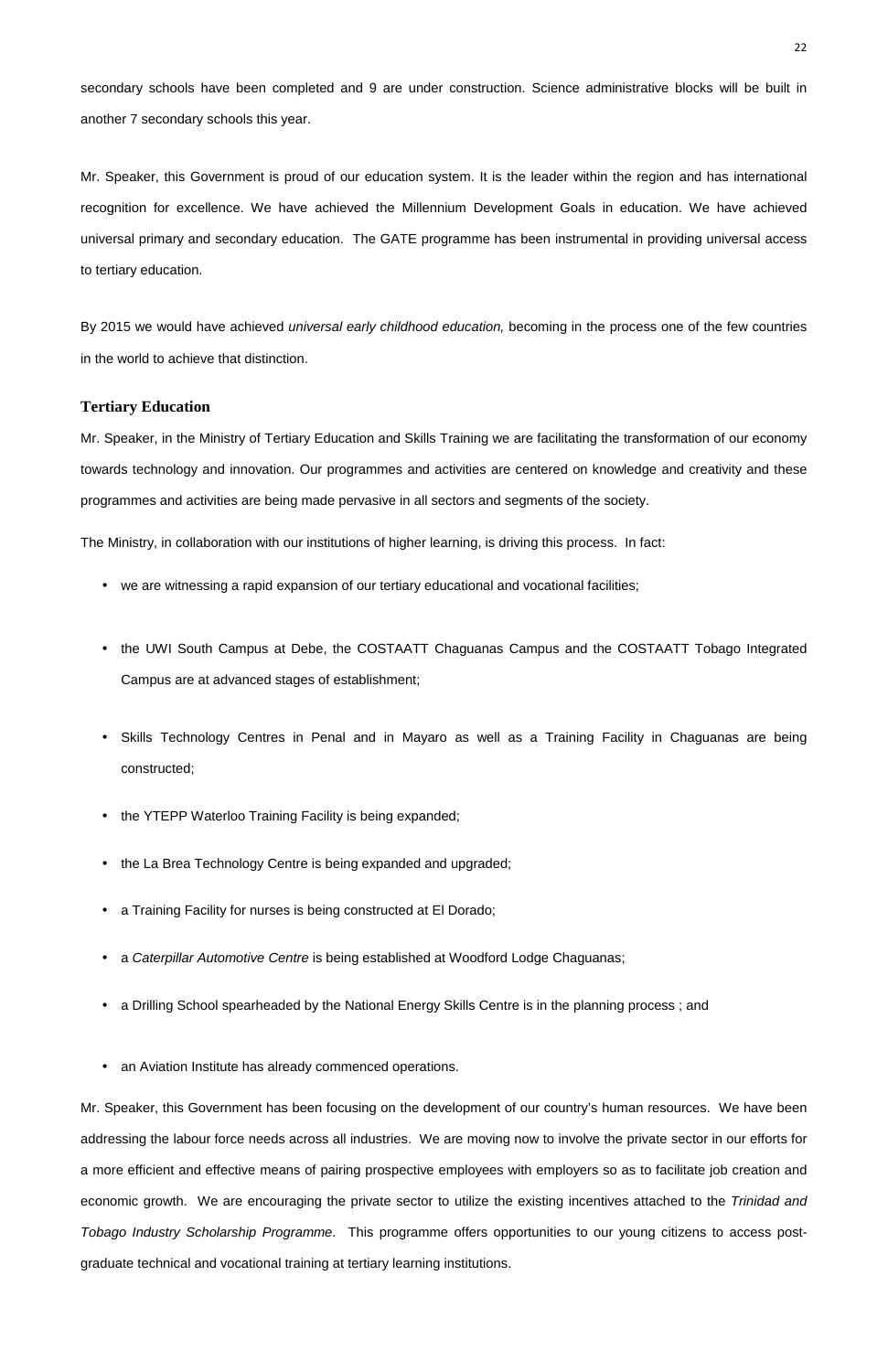## • the Carenage Health Centre.

# **Health**

Mr. Speaker, we are working to transform our health sector in order to deliver first-class health care to the people of Trinidad and Tobago. In fiscal year 2012, we successfully completed the tendering process for construction of the longawaited National Oncology Centre and entered into negotiations to build and outfit this Centre to advance and improve clinical cancer care for the people of Trinidad and Tobago. In September 2013, construction will commence on the National Oncology Centre with a scheduled completion date of January 2016. The estimated cost for the construction and outfitting of the centre is \$891 million.

- the Arima District Health Facility;
- the Couva District Health Facility;
- the Toco Health Centre;
- the Palo Seco Health Centre; and

We have also put in place an appropriate infrastructure with best practice standards for the delivery of quality services for dialysis patients. This venture has been long overdue. With effect from November 1 2013, only those private health-care institutions which meet best practice standards will provide, at Government's expense, dialysis services to the citizens of Trinidad and Tobago. This initial arrangement will last 2 years, and will allow for the delivery of 12 sessions per month at a maximum sum of \$950 per session.

Mr. Speaker, we have a number of health facilities earmarked for construction or expansion.

These include:

- the Penal Hospital and Rehabilitation Centre;
- the Sangre Grande Hospital and Enhanced Health Centre;
- the Rio Claro Hospital;
- the Chaguanas District Health Facility;
- the Point Fortin Hospital;
- the Chancery Lane Teaching facility; and
- the Couva Children's Hospital.

We will also expand and upgrade:

Additionally, Government will soon announce plans for infrastructural improvements to the Port of Spain General Hospital.

Mr. Speaker, in order to make the CDAP system more efficient and to eliminate abuse, we will commence implementation of a health card system in the new fiscal year. The health card will be electronic and will serve as a means to access health care services. The health card system will ensure that we have a register of all patients accessing the health services; this will enhance our ability to monitor and improve health services being delivered to our citizens. The information captured and managed by this system will provide the basis for the development and implementation of a national health insurance system.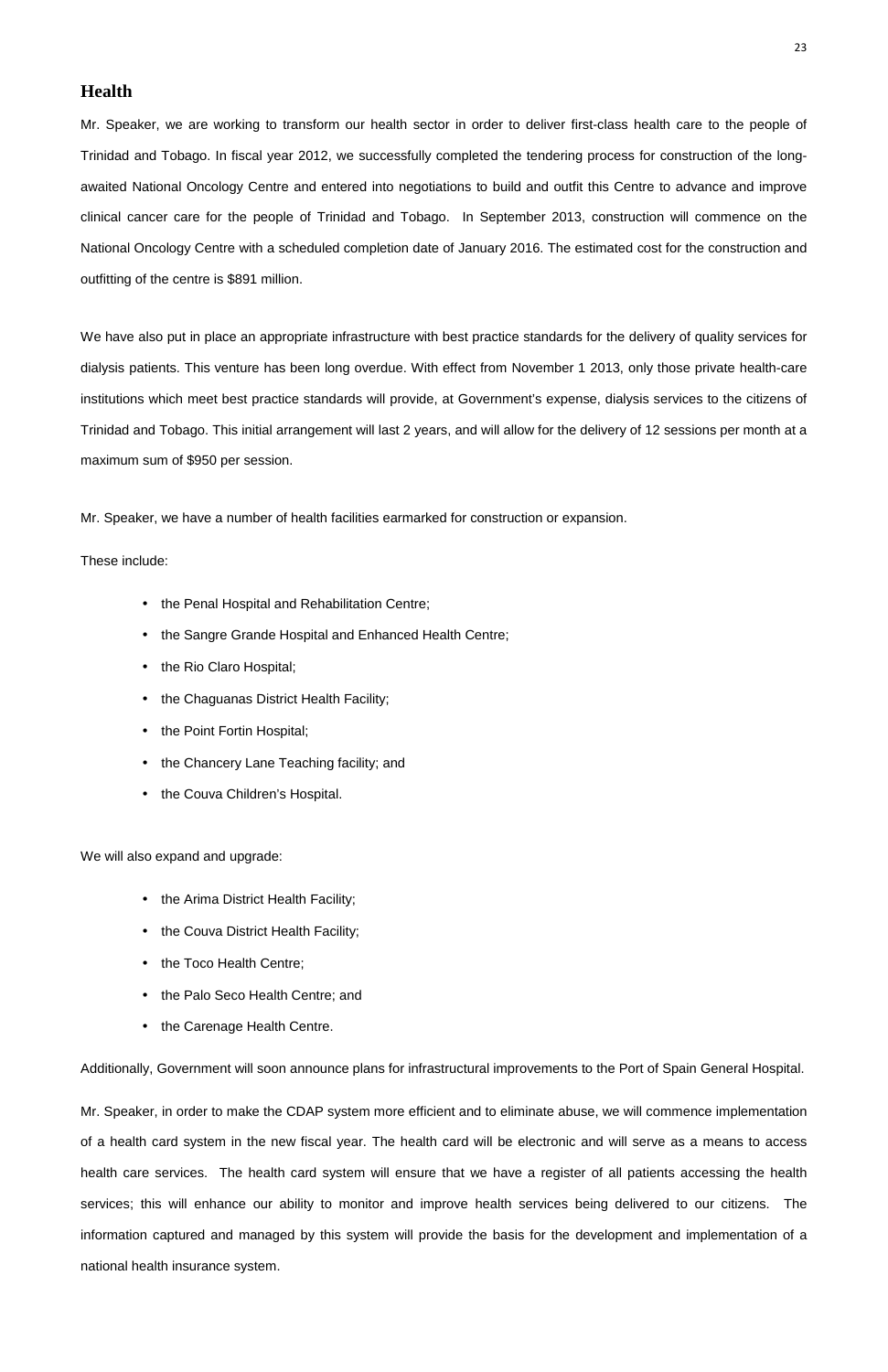## **Housing**

Mr. Speaker, we will continue to provide adequate and affordable housing to our citizens and first-class accommodation for public servants. We are advancing work in a coordinated manner along a number of fronts:

- home construction will commence on 3 new sites: to yield 2,575 housing units in 3 years at a cost of \$858.0 million in Trestrail Lands, Eden Gardens and Pineapple Smith Lands;
- full construction phase will commence on 7 sites under the Inter-American Development Bank assisted Squatter Regularization Programme yielding 1,500 upgraded lots at a cost of \$60.0 million;
- full construction phase will commence on 7 Land Settlement Agency sites to deliver upgraded lots at a cost of \$60.0 million annually under the Land for the Landless Programme;
- the 2.0 percent mortgage programme is being extended to **all citizens** with access to residential service lots whose incomes do not exceed \$8,000 per month and the value of whose property does not exceed \$450,000; and
- the completion and outfitting of the Government Campus Plaza.

## **Defence, Security and Safety**

Mr. Speaker, I now move to the sensitive areas of Defence, Security and Safety.

Mr. Speaker, let me put our national security situation in perspective. It is no secret that Trinidad and Tobago has an expansive outreach in the field of education from early childhood, to primary to tertiary level. In fact, Trinidad and Tobago is one of the few developing countries in the world in which education is essentially free from early childhood to tertiary level. The taxpayers of this country are paying heavily.

The education sector received the highest allocation in FY2013 and FY2014. We are committed to fund and sustain an education system which is designed to provide our youth with a sound education at all levels. Based on students' performance in the CAPE exams some 400 scholarships are provided annually for entry into universities, both locally and abroad. In addition, in the case of Bachelor of Science students who achieve First Class honours degrees, full scholarships are provided for progress towards their study in a Masters or PhD programme at any recognized university -

For our young citizens who are more inclined toward sport, the Government has several initiatives including the LifeSport

and Hoop of Life programmes which offer incentives for participation. The Government has initiated an Elite Athlete

Assistance programme which offers dedicated funding and training for our youth who show ambition and promise in this

area. These sporting programmes cost taxpayers millions of dollars a year.

We can add the millions spent on our young people on the Multi-Sector Skills Training (MuST), the Military-Led Youth

Programme of Apprenticeship and Reorientation Training (MYPART), the Military Led Academic Training (MILAT), On the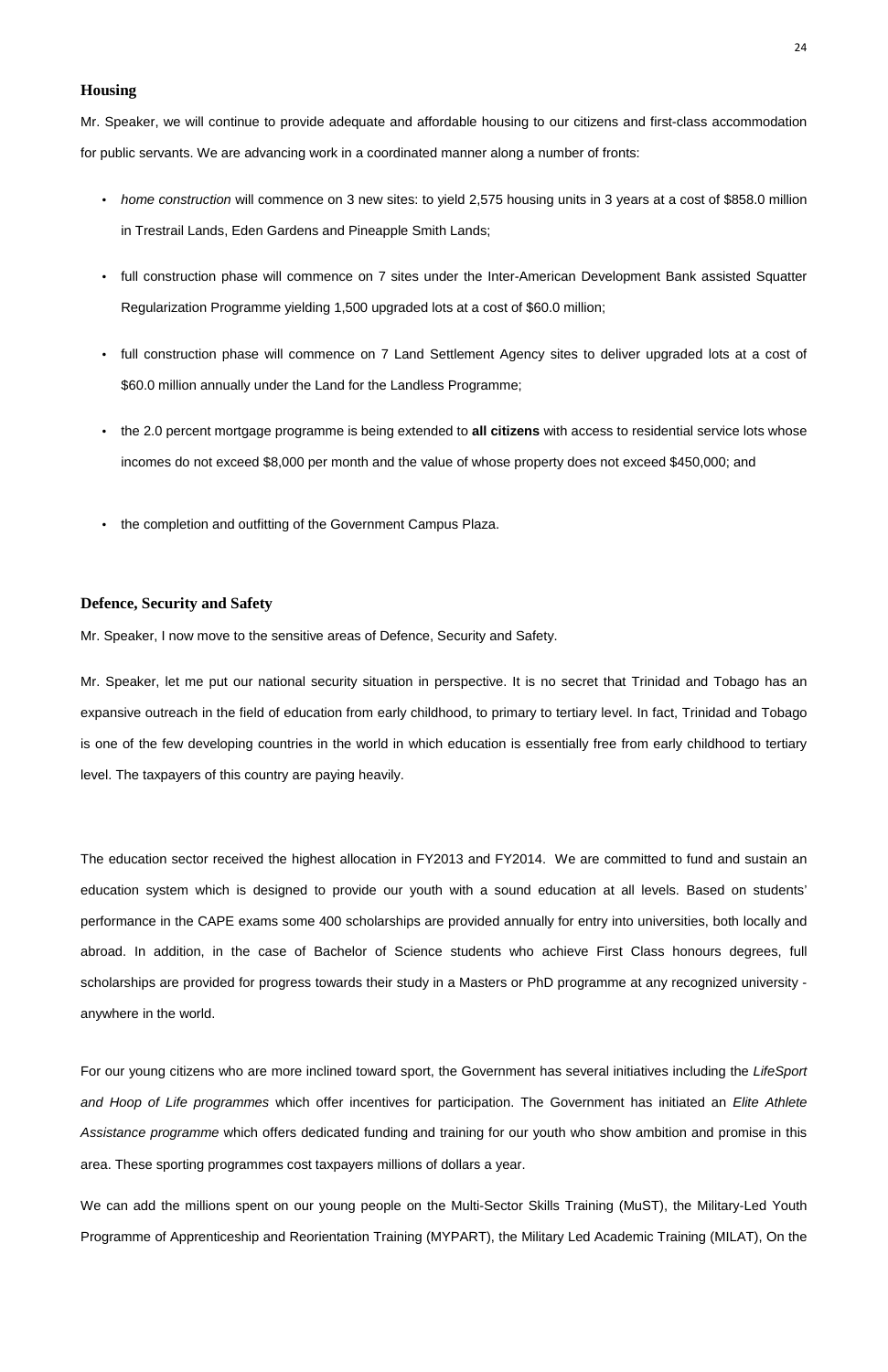Job Training, the Civilian Conservation Corps; Helping Youth Prepare for Employment (HYPE), the National Youth Council of Trinidad and Tobago, Tobago Youth Development Network;

Youth Apprenticeship in Agriculture (YAPA); Youth Development Apprenticeship Centres and the Youth Training and Employment Partnership Programme (YTEPP), among others.

Mr. Speaker, it is instructive that these outreach programmes have spanned different administrations.

The unemployment rate remains near to what economists call the 'natural rate' of unemployment. To put it simply there are sustainable jobs for those who wish to engage in an honest day's work for an honest day's pay and this is supported by the number of businesses of varying sizes which have complained consistently that they are unable to staff sufficiently their operations throughout Trinidad and Tobago.

In essence, the problems witnessed in the recent upsurge in crime are created by those who have made deliberate life decisions to reject society's offerings and instead fall into a life of crime. I wish to assure the population that the Government will respond firmly.

The irony of the situation Mr. Speaker is that, the same Trinidad and Tobago taxpayers who are spending billions of dollars to ensure that all our young people are well educated, are now also spending billions of dollars to protect themselves from a deviant group of citizens determined to engage in violent criminal activity.

Mr. Speaker, why should a country of 1,980 square miles, or 5,128 square kilometers with a population of 1.3 million spend on average \$5.0 billion annually or 3.3 percent of our GDP on national security? This money could be spent on new hospitals, schools and roads. As far as I am aware, Trinidad and Tobago is not at war with another sovereign state.

In this context, the Government will continue to adopt a zero-tolerance approach to crime. Gone are the days when our young people can use the excuse that the system is working against them. To whom much is given, much is expected and this Government will ensure that our streets are safe from the scourge of violent crime. In fulfilling this mandate, the Government has adopted a multi-dimensional approach with emphasis on operational and preventive interventions. These initiatives entail short, medium and long term measures.

Mr. Speaker, the short term measures will include:

• **increased police presence, generally, as well as in targeted areas.** This will be accomplished initially through

the continuation of joint army-police patrols deployed in hotspots, to target gun-related homicides throughout these

areas; joint army/police patrols will be intensified in these hotspots through an initiative labelled Operation HOPE -

Harmony, Opportunity, Peace and Enforcement – which is ongoing.

• **re-introduction of dedicated police highway patrols.** In response to the high number of vehicular and fatal accidents on the highways, the Highway Patrol Unit has been restructured, with the main operation centres at Freeport, Debe, La Horquetta and Aranguez. In addition, the Government will deploy additional officers to highway patrol duties to man the surveillance bays, lengthening the reach of the law and decreasing response time to serious incidents. We will also introduce radar speed guns in view of the carnage on our nation's roads and highways;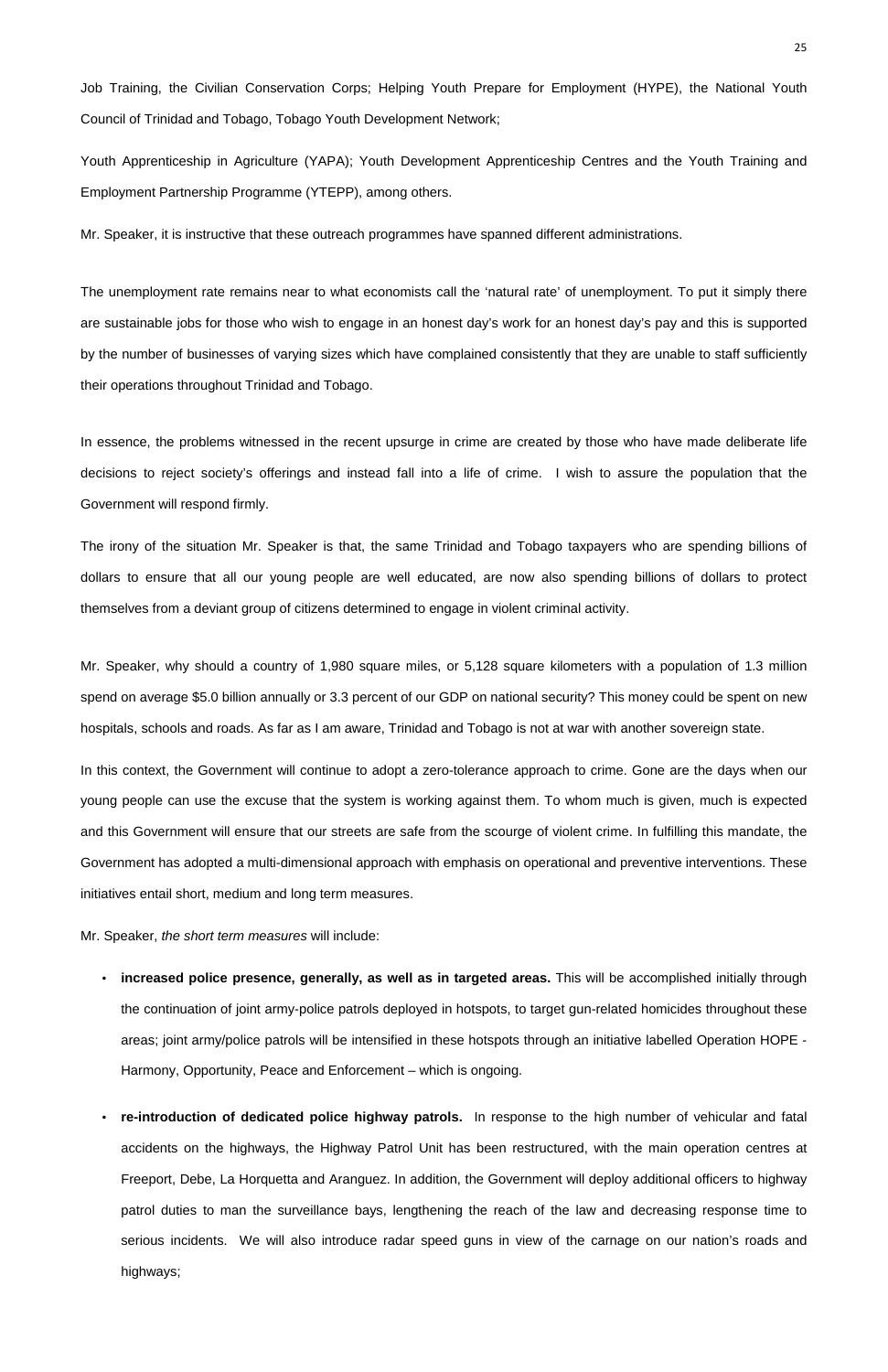- **building capacity within law enforcement.** The Government will continue to increase staff levels and training to boost detection rates. We will recruit an additional 1,000 regular police officers; we will also recruit 5,000 Special Reserve Police with 1,500 expected to be trained by the end of 2013; we are training officers in scientific methods for solving crime, in evidence-based policing and Crime Scene Investigation (CSI) techniques. Coupled with the computerising of police charge rooms and the deployment of GPS technology in police vehicles, the approach to law enforcement will be accurate, reliable and efficient;
- **border strengthening.** In fiscal 2013, the Government, acquired the final 2 of 4 AW139 multi-mission helicopters to address safety and illicit drug trafficking. They are able to conduct a range of air operations in Trinidad and Tobago and in the wider Caribbean Region. In the coming year, the Government will build upon these efforts by focusing on securing our nation's ports as targets for arson, sabotage, vandalism, piracy, tampering with cargo, unauthorized access, smuggling of weapons and drug trafficking.

Mr. Speaker, similarly, the Government will implement a number of *medium-term security measures*. These policies will provide improved access to social services and deepen law enforcement/community relations. Some of the measures entail:

Mr. Speaker, the Government has continued to roll out its own CCTV network to bolster existing capacity. Two hundred and forty-five CCTV cameras have been installed at Beetham, Sea Lots, Dundonald Street, Aranguez, El Socorro, Morvant, San Juan and Santa Cruz. Additionally, 118 cameras have been installed at various locations in Tobago. As at August 2013, 873 CCTV cameras have been installed in East Port-of-Spain and in Tobago. Installation is scheduled to continue in the Central, Southern and Western Divisions.

• **community outreach**. The Government will continue to spearhead programmes such as the Hoop of Life Community Basketball League, Community Policing, Police Youth Clubs and Anti-Bullying Camps aimed at strengthening police/public relationships within communities and fostering cohesiveness among members of the community.

- **full implementation of the National Security Operations Centre (NSOC)** which will be the communications platform of all law enforcement agencies;
- **enhanced E999 and rapid response service** to provide real-time responses to all emergency calls with linkages

to all police vehicles outfitted with GPS tracking technology;

• **institution of unmanned aerial vehicles-** not the failed blimp. These vehicles will improve the level of surveillance

and intelligence within our maritime borders;

• **establishment of a Counter Trafficking Unit** which will be tasked with the responsibility for investigating and

prosecuting traffickers. The CTU will also rescue, rehabilitate and repatriate victims, as necessary;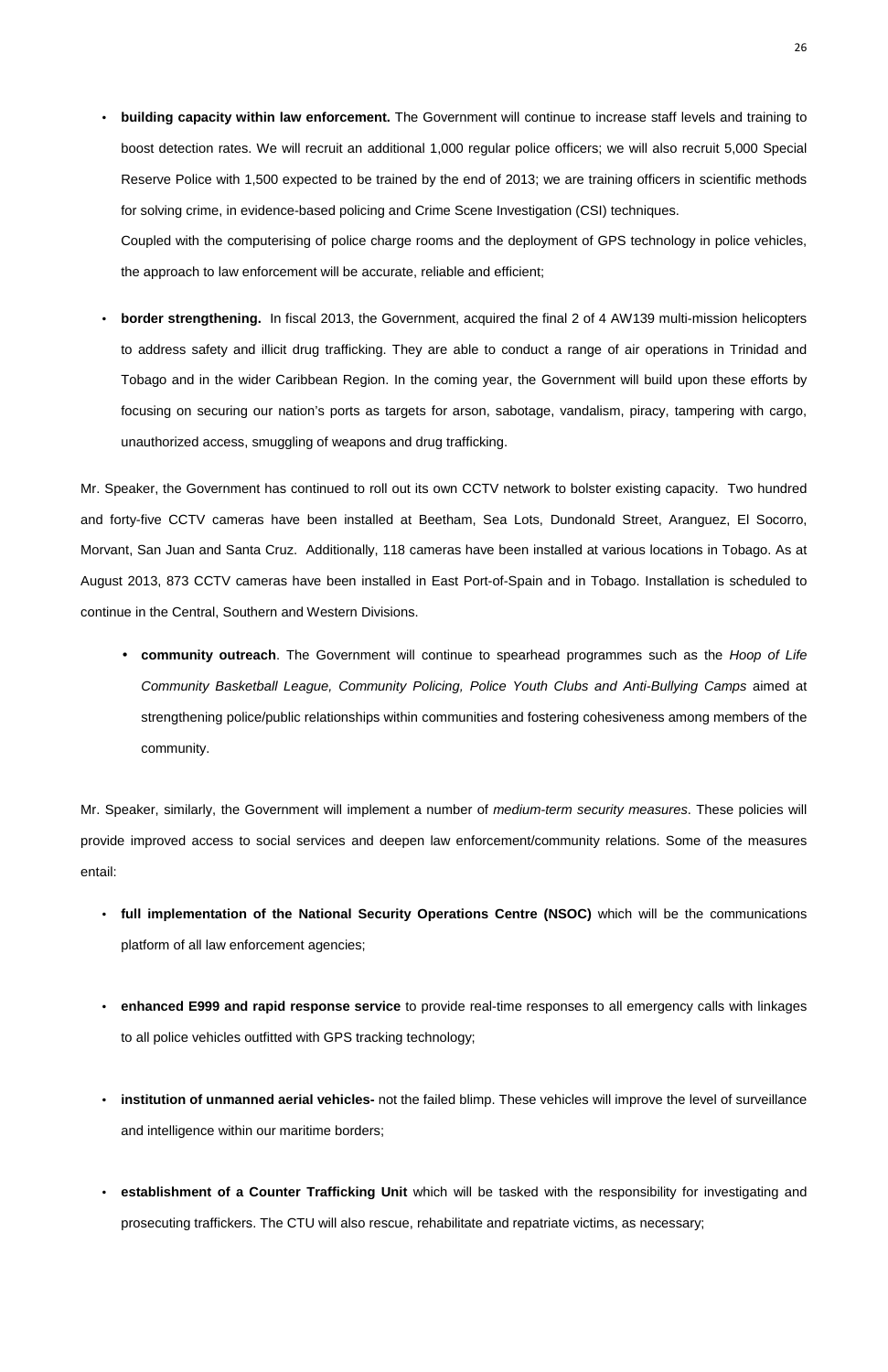- **expansion of preventative programmes** such as the National Mentorship Programme and the Trinidad and Tobago Cadet Force with units in every secondary school in Trinidad and Tobago;
- **establishment of the National Security Training Agency (NSTA)** to provide safety and security training. The Agency will deliver a minimum of 204 training sessions in 15 core courses to the National Security Community in fiscal 2014. It is expected that this training will benefit an estimated 8,916 personnel from the various divisions within the National Security and Law Enforcement Sector; and
- **expansion of the Citizens Security Programme (CSP),** which will continue to focus on addressing the risk factors associated with crime and violence utilizing community action as the primary strategy. We will expand the programme from 22 communities to 30 communities during the first quarter of the new fiscal year.

Our long term programmes are aimed at engendering social and economic development. It will provide a holistic environment, with a satisfied community and an enhanced quality of life. Among the key long-term measures are:

- **construction of police stations** will continue with 8 police stations being built throughout Trinidad and Tobago. This project is aimed at building capacity and improving the physical security infrastructure and the work environment of police officers as well as enhancing the delivery of service to these communities.
- **acquisition of two 2 launches.** This will provide harbour patrol for suspicious activities including human smuggling and trafficking.
- **improved legislation, to address a** number of areas such as gang-related crime and human trafficking, with priority being accorded to legislation dealing with the private security industry and amendments to the Evidence Act and the Defence Act.

Mr. Speaker, in the coming year and beyond, the Government will continue to focus on strengthening the capacity of our existing National Security institutions through the introduction of modern technology, upgrading physical infrastructure, strengthening its human resource base and expanding the legal framework.

## **Social Care and Community Advancement**

Mr. Speaker, the Government continues to place great emphasis on easing the social challenges posed by poverty, social inequality and social exclusion. We have in place a comprehensive network of programmes and services which protect

and assist vulnerable and marginalized groups in our society:

- Over 40,000 households continue to benefit from the Targeted Conditional Cash Transfer Programme;
- In December 2012, the Elderly and Differently-abled Mobile Service was launched with a fleet of 27 buses to cater

to the transportation needs of the elderly and differently-abled members of our society;

• In January 2013, a direct deposit service was launched to provide a more convenient and safer way for senior citizens to access their pensions;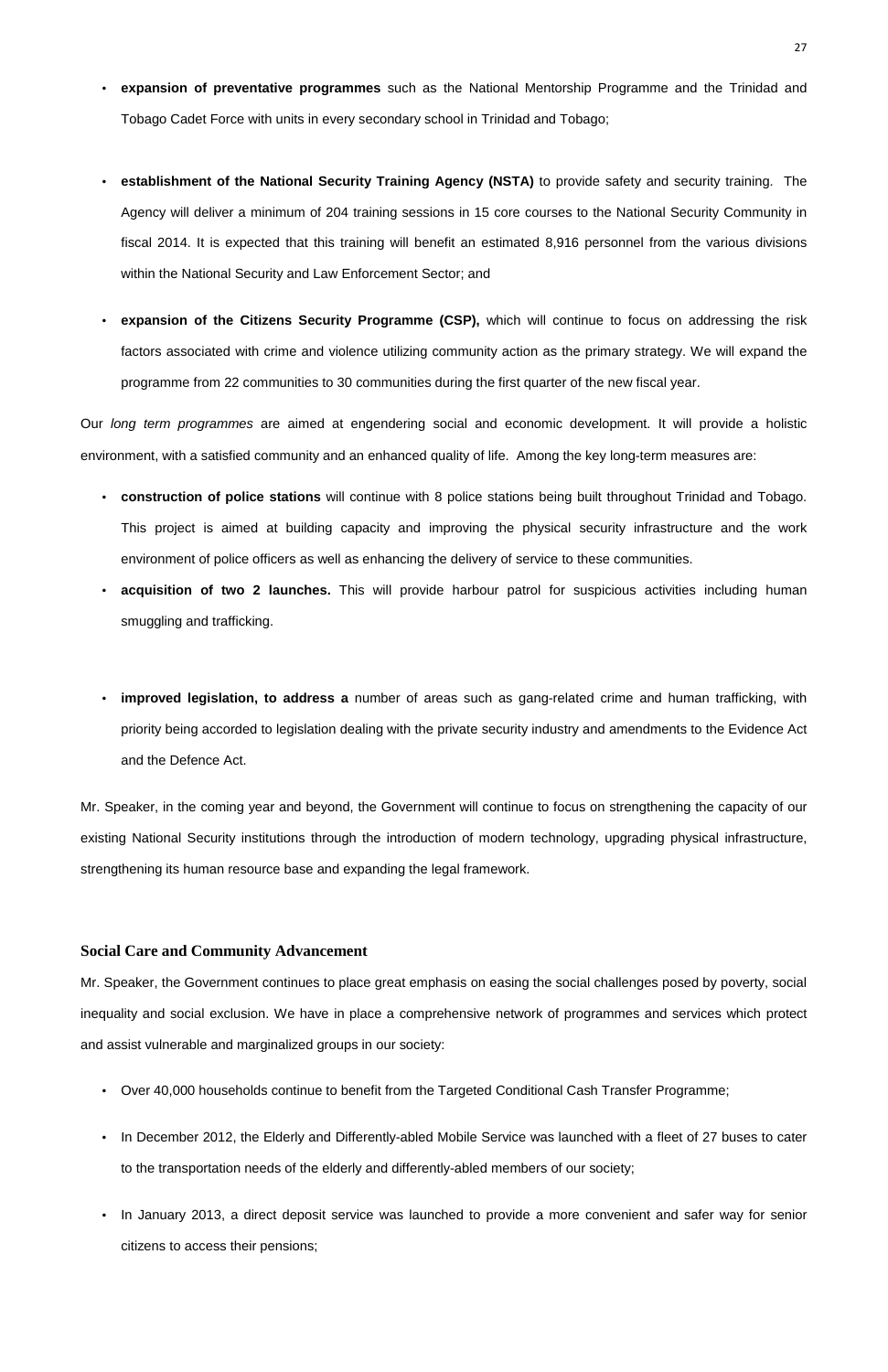- In February 2013, the Disability Assistance Grant was increased from \$1,300 to \$1,500 per month, providing more purchasing power to over 24,100 differently-abled citizens; and
- In February 2013, the Special Child Grant was also increased from \$800 to \$1,000 per month. Approximately 2,336 special children benefit from this grant.

Mr. Speaker, in the next fiscal year we will continue to provide social support to vulnerable groups so as to sustainably enhance their well-being:

- we will complete the National Development Centre in Carslen Field, Chaguanas for persons with physical disabilities. There will be therapy rooms, fitness centre, day care centre space, occupational therapy kitchen and rehabilitative services provision; and
- we will establish a Day Activity Centre for persons with physical disabilities in Gasparillo.

Mr. Speaker, in respect of road transportation, we have already expanded the Coach Service to accommodate passengers in Sangre Grande and we are extending this service to Couva and Chaguanas with the addition of 35 new buses to the existing fleet.

Mr. Speaker, the mobilization and engagement of communities throughout Trinidad and Tobago is making positive contributions to our nation's sustainable development and success. The Community Centre Construction and Refurbishment Programme is a catalyst for social change.

In respect of sea transportation, in July 2013, we launched a chartered Ferry Service between Port of Spain and Chaguaramas. Initially, until September 2013, the service will be limited to weekends and thereafter we will introduce 3 daily round-trip sailings**.** The Water Taxi Service also undertook its first service to Venezuela and Grenada under a charter arrangement and plans are being formulated for developing these routes as lucrative ventures. Consideration is also

It is creating and enabling a focal point in the community where citizens can meet, plan and execute programmes to generate growth and community development. Five new centres have been commissioned and construction works are near complete on an additional 19 community centres.

#### **Transportation**

being given to a water taxi service between Chaguanas and Port of Spain.

# **Water Resources**

Mr. Speaker, we have been devoting substantial effort to managing the production and distribution of our water resources.

We are well within reach of our objective of ensuring that our citizens, both in Trinidad and in Tobago, all have a consistent access to potable water.

In fact,

• Trinidad is making significant progress towards achieving water for all: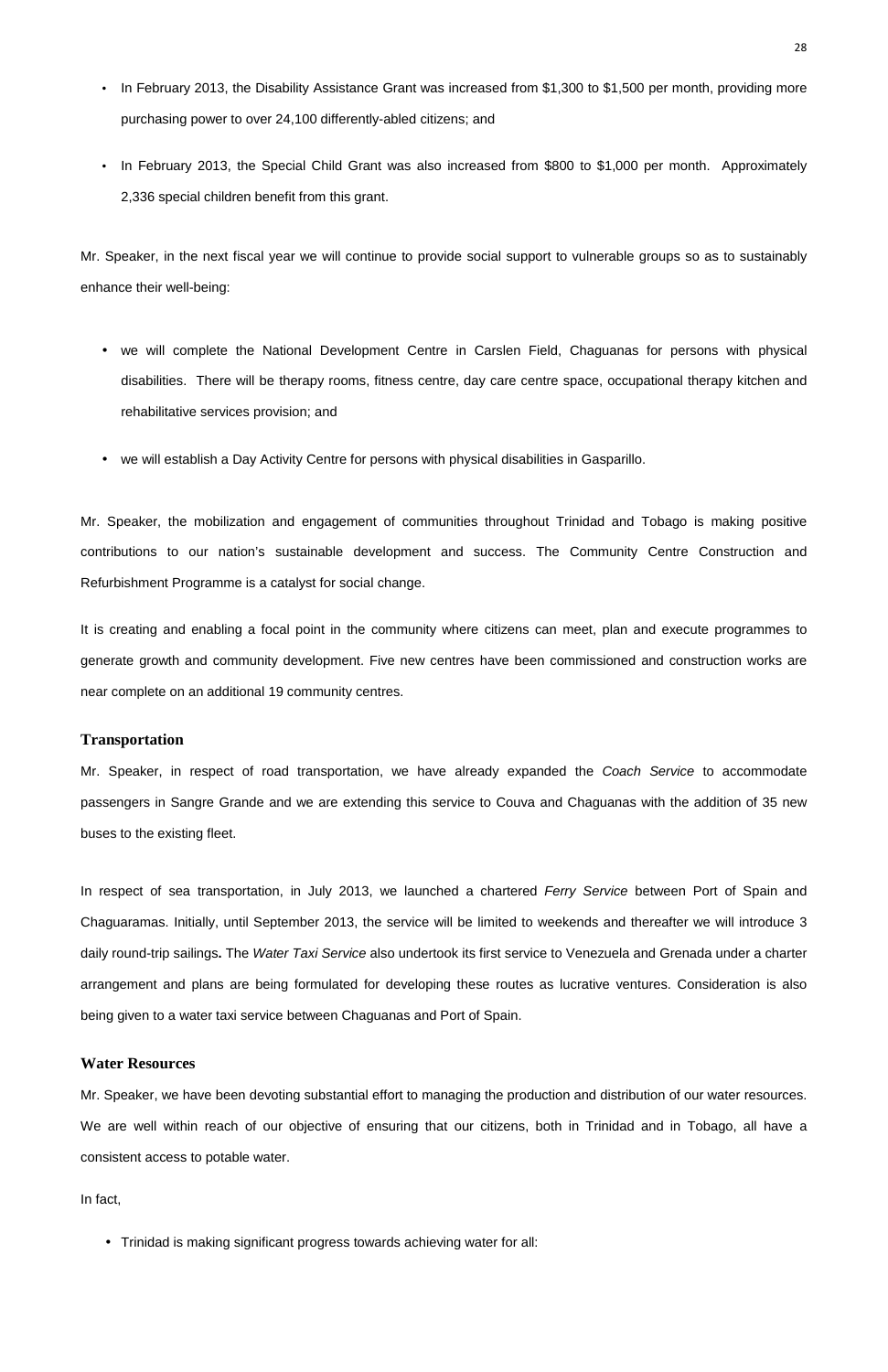- o in 2010, 18.0 percent of the population received water service 24 hours a day, seven days per week. By August 2013, this level of service was approaching 49.0 percent; and
- o in 2010, 38.0 percent of the population received water service 24 hours a day, five days per week. By August 2013, this level of service was approaching 71.0 percent.
- Tobago is well within achieving water for all:
	- $\circ$  in 2010, 23.0 percent of the population received water service 24 hours a day, seven days per week. By August 2013, this level of water service was approaching 67.0 percent;
	- o in 2010, 29.0 percent of the population received water service 24 hours a day, five days per week. By August 2013, this level of service was approaching 83.0 percent.

Mr. Speaker, not only are the needs of our citizenry for potable water being addressed but also sanitation requirements. We are expanding and improving wastewater treatment, collection and disposal systems in Malabar, San Fernando, Maloney, Cunupia and Scarborough Tobago. On completion of these works 45.0 percent of the population would benefit from centralized sewerage treatment; the current level is 30.0 percent.

In the coming year, the Ministry of the Environment and Water Resources will undertake a comprehensive review of the fines applicable to a range of illicit activities which impact on our flora and fauna. As the first step, we shall increase the fines for littering.

## **10.Tobago House of Assembly and Tobago Development**

Mr. Speaker, I wish now to turn to Tobago. I am pleased to acknowledge that, consistent with the provisions of the Tobago House of Assembly Act, the required budget documents were transmitted once again by the Tobago House of Assembly within the time-frame specified under the Act. I must congratulate the Chief Secretary and the Secretary of Finance for their efforts. I am also pleased to report that, subsequent to our receipt of the submissions, two consultative meetings and other discussions were held with Assembly officials in Tobago, as well as in Trinidad, regarding the Assembly's budget proposals for fiscal 2014. We also addressed the development challenges facing Tobago over the short- to medium-term period.

Mr. Speaker, as far as the Government is concerned, the significance attached to the tourism sector in the Assembly's

proposals is not surprising, given that sector's importance to the Tobago economy.

We are heartened by the recent indication of some recovery in the tourism sector, with respect to both domestic and

foreign tourist arrivals, even though we would have been much more satisfied with a faster and more widespread

turnaround in the sector. We hold strongly to the view, however, that the Central Government's recent initiative to provide

additional support to the hotel and guesthouse sub-sector, in the form of loan guarantees, will soon begin to bear fruit.

This will increase the size and quality of the room-stock on the island and protect local investors from some of the volatility

that is so characteristic of the tourism sector.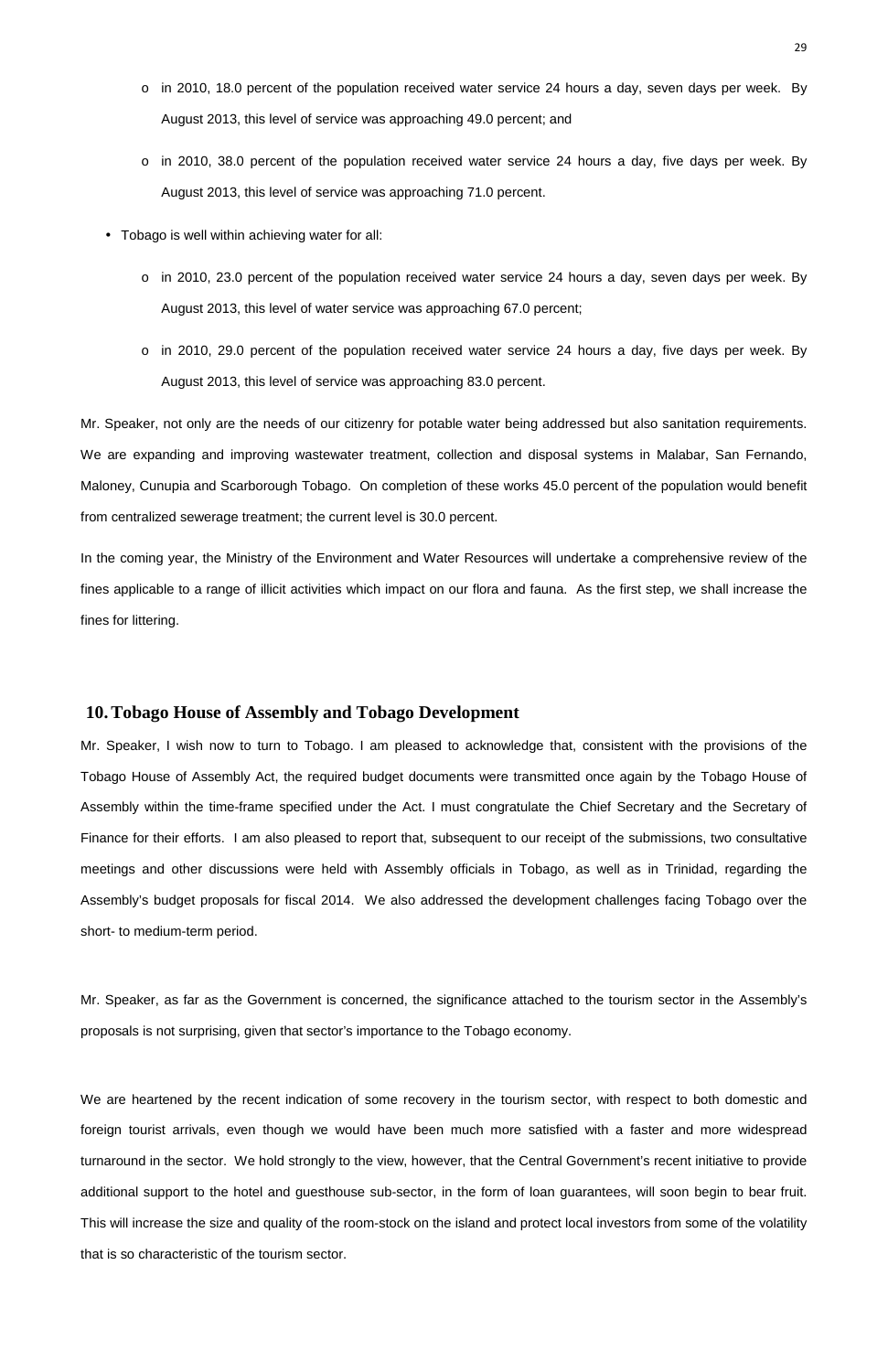We shall support the revitalization of the Tobago economy through a broad-based approach involving:

- the resuscitation of the tourism sector through the allocation of a further \$50.0 million to the Loan Guarantee Fund which had an initial capitalization of \$100.0 million;
- the designation of the Cove Industrial Estate as a Free Zone for an initial period of 5 years;
- the designation of the Crown Point area as a Special Development Area in order to attract foreign direct investment; and
- the development and expansion of the ANR Robinson International Airport in the context of a Public Private Partnership.

Mr. Speaker, Caribbean Airlines Limited and the Tobago House of Assembly are in collaboration towards ensuring that the special airlift requirements of Tobago are met in a structured and efficient manner.

The budgetary allocation for the Tobago House of Assembly for fiscal 2014 is \$2.477 billion of which \$2.095 billion would be for recurrent expenditure, \$363.0 million for capital expenditure and \$19.0 million for the Unemployment Relief Programme. Furthermore, under the various other heads of expenditure Tobago would receive an additional \$831.2 million.

Mr. Speaker, in total, Tobago would receive \$3.309 billion or the equivalent of 5.39 percent of the National Budget.

I propose, with effect from January 1 2014, to establish by legislation, a Motor Vehicle Accident Fund using the funds from the 6 percent tax on insurance premiums. The Fund will be used to compensate victims sustaining bodily injuries from accidents involving vehicles driven by uninsured drivers.

I am pleased to say that this represents more than the minimum 4.03 percent of the National Budget, as recommended by the Dispute Resolution Commission; and is very much in keeping with the proposals made by this Government earlier in the year, regarding an appropriate share of the budget to be allocated to Tobago.

# **11. Fiscal Measures**

Mr. Speaker, I shall now present my tax proposals.

In order to encourage small and medium-sized enterprises to raise capital through the Trinidad and Tobago Stock Exchange:

• I propose with effect from October 1 2013 to amend Section 3 Part XV of the Corporation Tax Act Ch75:02 by

redefining the qualifying capital base for these incentives by excluding retained earnings and reserves and, in

terms of the new issued capital raised, the 30.0 percent to be owned by 25 unrelated shareholders will be 30.0 percent of the new capital issued.

# **I. In respect of the establishment of a Motor Vehicle Accident Fund**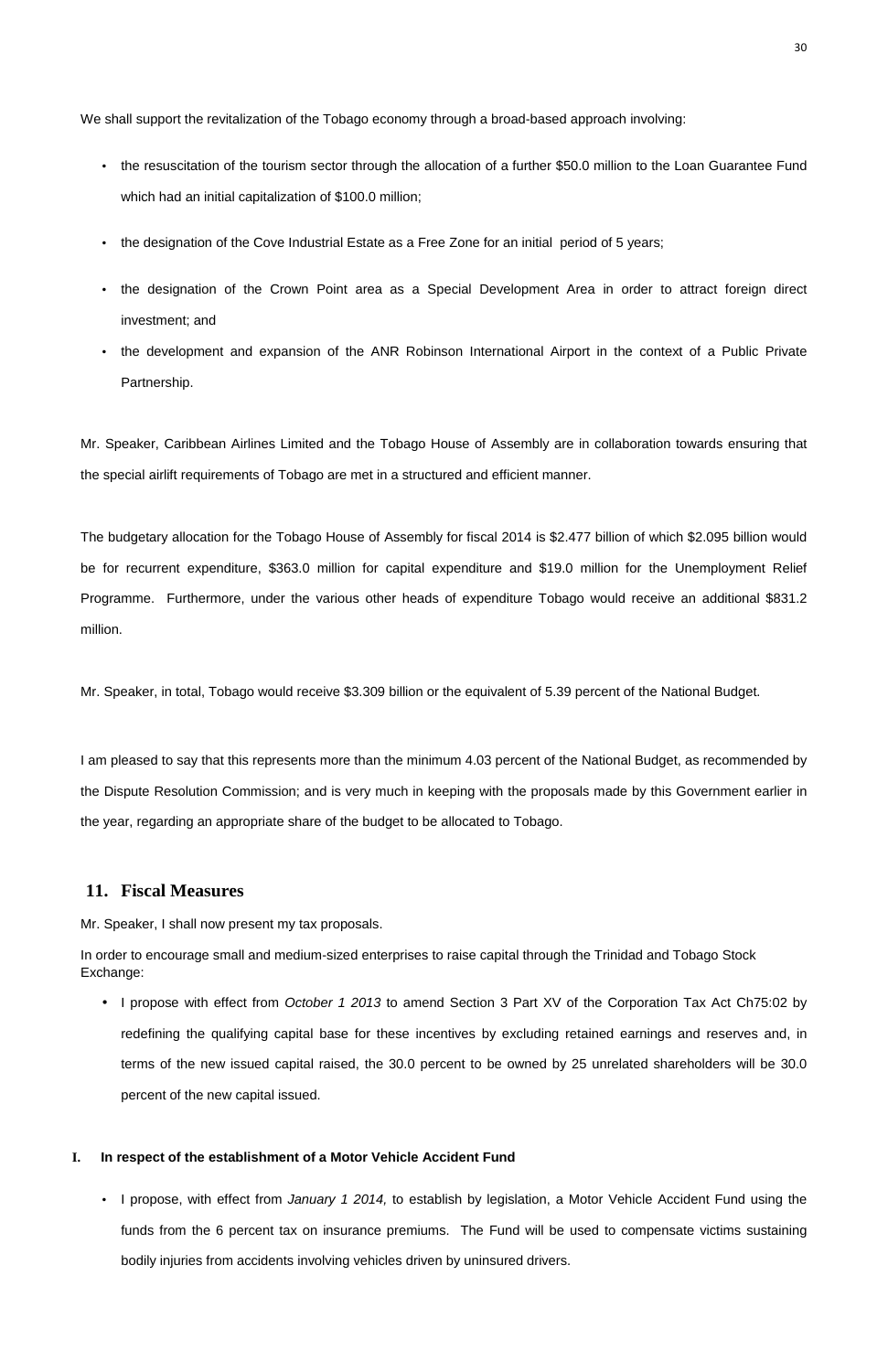### **II. In respect of preventing tax leakages**

- I propose to revisit the relevant sections in the Corporation Tax Act to address certain tax leakages.
- I propose, in respect of those leakages derived through the transfer or sale of assets between branches and parent companies which are not at arm's length, to clarify the computation of the wear and tear allowance, by establishing the value of any plant or machinery, new or used, which was brought into the business from a related foreign entity and is presumed not to be at arm's length through the utilization of either the notional written down value of the asset or the fair market value, whichever is the lesser; and
- The notional written-down value is obtained by using the cost of acquisition and writing down those costs with the appropriate wear and tear rates in accordance with the Income Tax Act as if the asset was in use in Trinidad and Tobago from the date of acquisition to the year of assessment. The fair market value will be defined as the price which the asset might reasonably be expected to fetch on a sale in the open market.

• I propose to introduce a number of new incentives with effect from January 1 2014 which will stimulate further exploration and development-related investments in the Energy sector.

These measures will take effect from January 1 2014.

### **III. In respect of Energy Incentives**

## **Investment Tax Credit**

Under the Supplemental Petroleum Tax regime, an Investment Tax Credit was introduced by Act 13 of 2010 and took effect from January 1 2011. This incentive allows companies to claim 20 percent of the expenditure on development activity for mature fields and enhanced oil recovery projects as a credit against their Supplemental Petroleum Tax Liability. The credit is only available for use in the financial year in which the expense is incurred and any unused tax credits cannot be carried forward or backward for offset from the tax liabilities of any other

financial year.

To ensure continuity of these activities and increase new investments, I propose that the unused tax credits be allowed to be carried forward for one year.

# **Capital Allowances**

Capital allowance reliefs provide a mechanism that de-risks and allows for earlier recovery of investments. I propose that capital allowances for the upstream energy sector be simplified and accelerated as follows: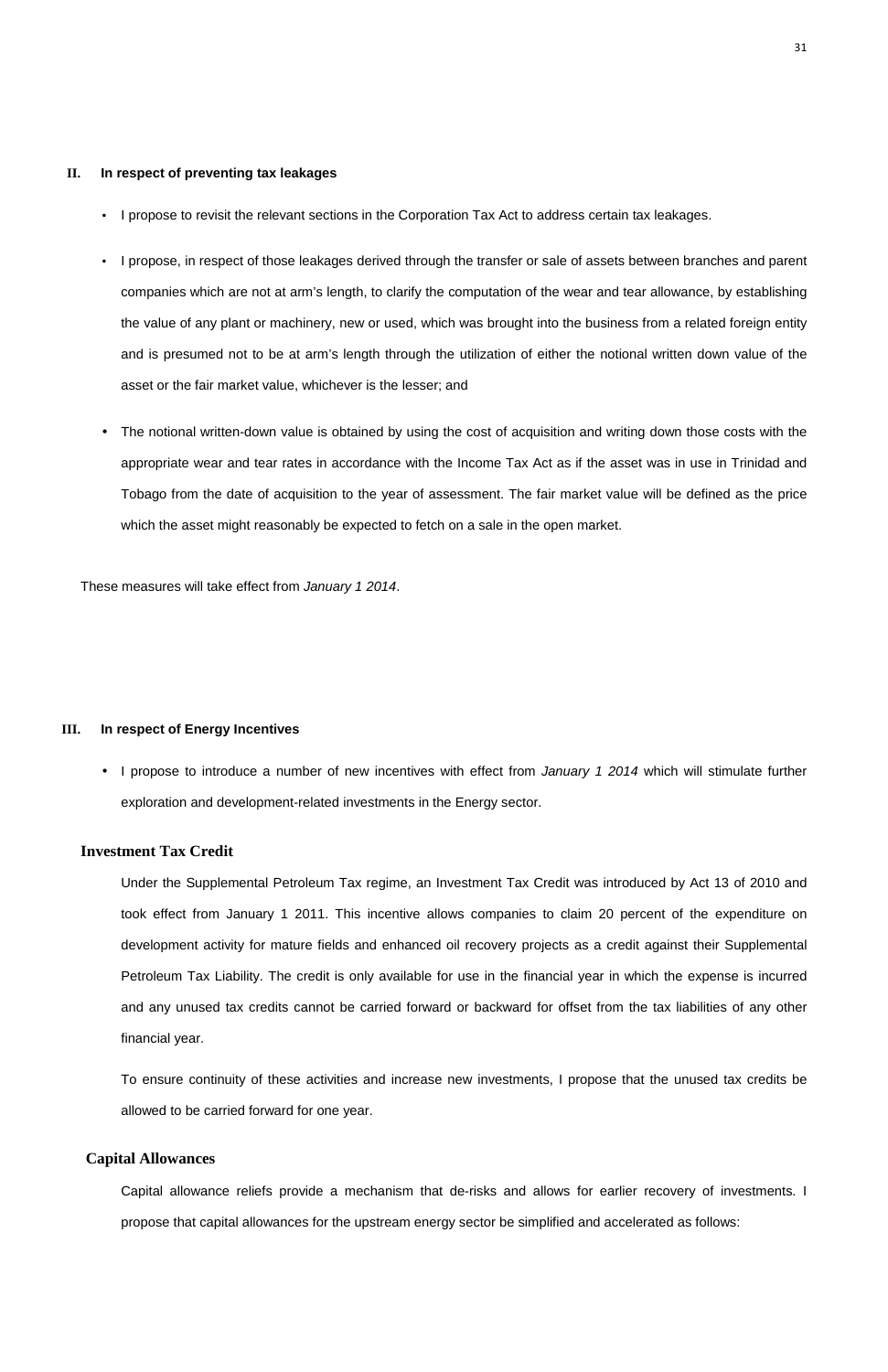### • **For Exploration**

The existing initial and annual allowances be replaced by a new allowance of 100 percent of exploration costs to be written off in the year the expenditure is incurred.

This incentive will be applicable over the period 2014 to 2017, and from 2018, an allowance of 50 percent in the first year of the expenditure, an allowance of 30 percent in the second year of the expenditure and an allowance of 20 percent in the third year will be applicable.

#### • **For Development**

In place of the existing initial and annual allowances, I propose to grant an allowance of 50 percent in the first year of the expenditure, an allowance of 30 percent in the second year of the expenditure and an allowance of 20 percent in the third year. This will be applicable to both plant and machinery (tangible) and the drilling of wells (intangible) expenses.

## • **For Workovers and Qualifying Side-tracks**

- **V. In respect of improving energy efficiency and discouraging the illegal export of subsidized fuel** 
	- I propose to waive the existing 20.0 percent custom duties payable on Compact Fluorescent Lamps (CFLs);

I propose to allow 100 percent of the total costs of work-overs and qualifying side-tracks in the year incurred. This will have an impact of attracting investment in already producing and idle wells.

## **Gas Compression Facilities**

• I propose that with respect to the mid-stream natural gas sector, where deliverability is a key concern, the wear and tear allowance for compression facilities be increased from 25.0 percent to 33.3 percent under the relevant legislation.

### **IV. In respect of the Promotion of Alternatives fuels: Compressed Natural Gas (CNG)**

• I propose to replace the existing incentives of tax credit of 25.0 percent and wear and tear allowance for fleet operators with a simple tax allowance of 100.0 percent on the cost of converting motor vehicles of either individuals or companies to use CNG up to a maximum expenditure of \$40,000 per vehicle. This would allow a benefit

identical to the tax credit incentive which would now extend to both individuals and companies who file annual

income tax returns.

This measure will come into effect on January 1 2014.

and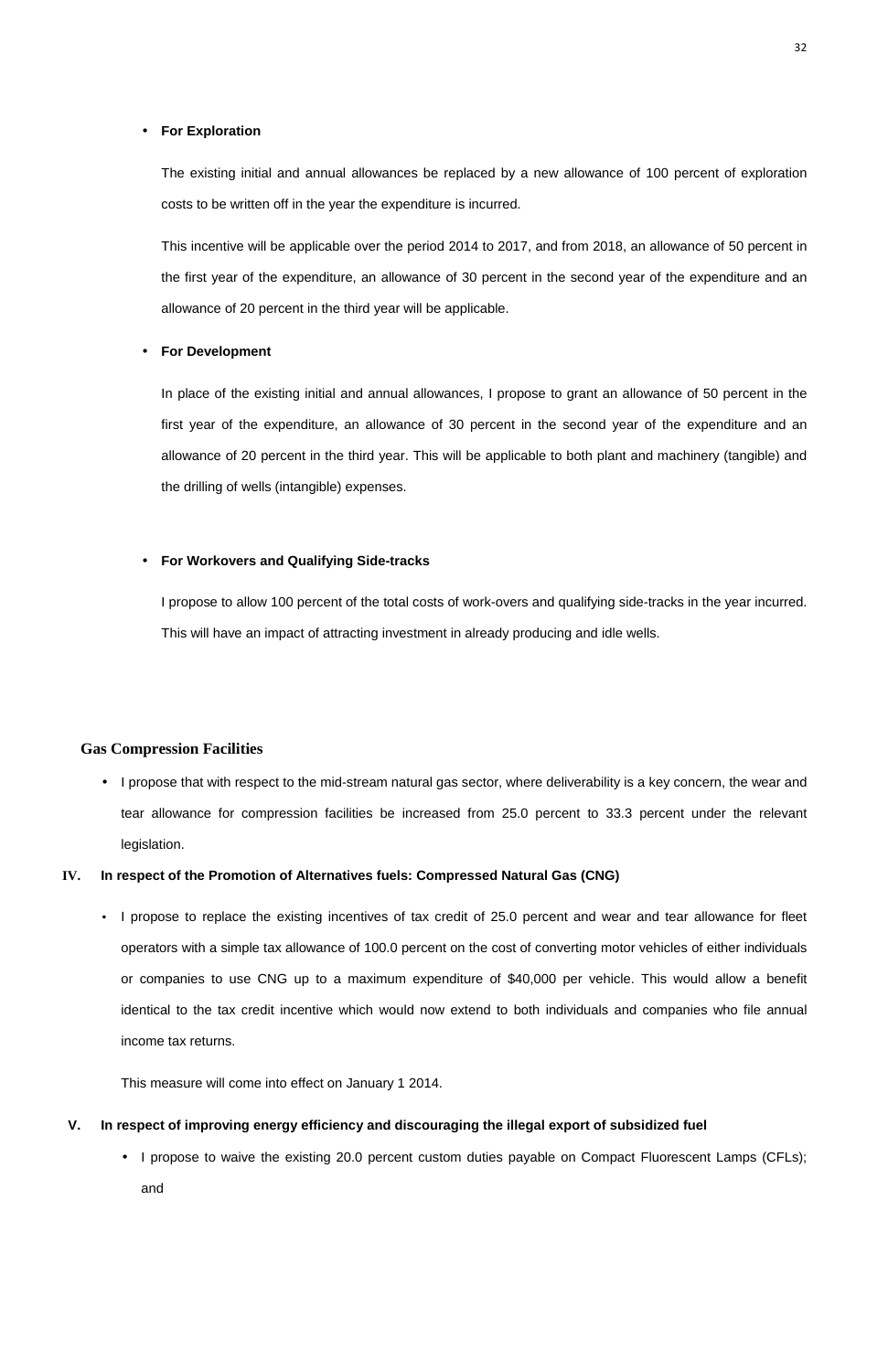- I propose to treat with the illegal export of subsidized fuel by creating indictable offences under the Customs Act and the Excise (General Provisions) Act. These offences will carry fines up to \$500,000. In addition to the goods being forfeited, the vessel involved shall also be forfeited.
- I propose also to amend Section 6 of the Petroleum Act to provide an increase in the fines for the illegal export of subsidized fuel from \$30,000 and \$1,500 per day for a continuing offence to \$500,000 and \$50,000 per day.

These measures will take effect from January 1 2014.

## **VI. In respect of illegal quarrying**

- I propose to increase the penalties for illegal quarrying on private lands as provided for in Section 45 of the Minerals Act:
	- (i) for anyone engaged in illegal quarrying, the fine on summary conviction will be increased from \$200,000 to \$500,000 and the fines for subsequent convictions will be increased from \$300,000 to \$700,000;
	- (ii) for anyone who purchases any mineral from an illegal operator, the fine on summary conviction will be increased from \$100,000 to \$500,000;
	- (iii) for any legal operator who fails to notify the Director of Minerals of the discovery of any minerals not authorized by the license, fails to maintain proper books or records, obstructs the Director in the exercise of his power, or pollutes any water course in the exercise of his operations, the fine would be increased from \$100,000 to \$500,000; and
	- (iv) for anyone who commits breaches of the Act or the Regulations and where no punishment is specified, the fine will be increased from \$50,000 to \$200,000.
- I propose to increase the penalties for illegal quarrying of asphalt or other materials on state lands as provided for under the State Lands Act as amended:
	- (i) for anyone engaged in the removal of asphalt, the fine on summary

conviction, will be increased from \$120,000 to \$300,000 and the fines for

subsequent convictions would be increased from \$250,000 to \$500,000;

and

(ii) for anyone engaged in the removal of material other than asphalt, the

fine on summary conviction, will be increased from \$60,000 to \$120,000 and the fines for subsequent

conviction will be increased from \$120,000 to \$300,000.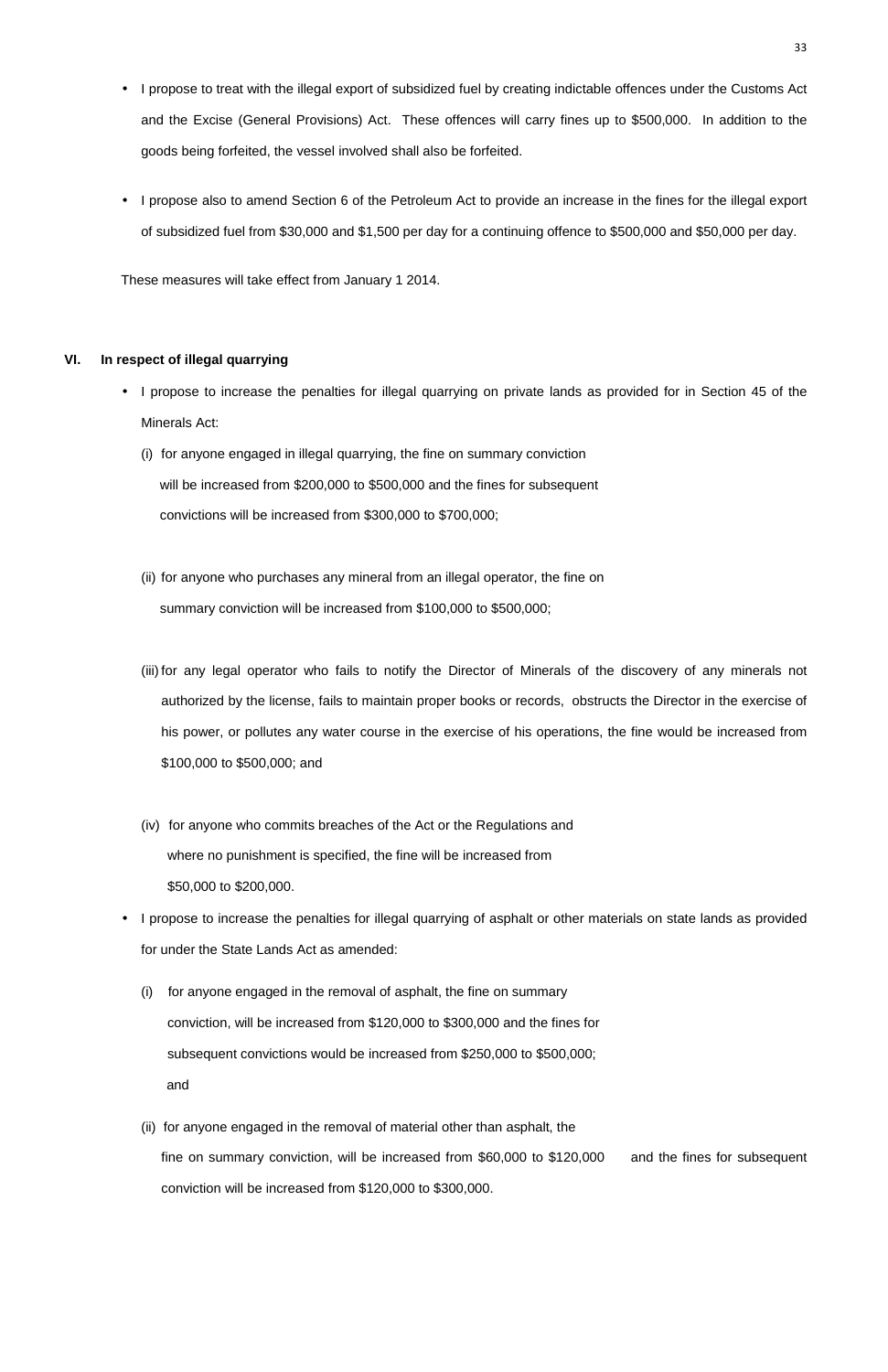- Oil Revenue : \$23.374 billion
- Proposition in the set of the set of the set of the set of the set of the set of the set of the set of the set of the set of the set of the set of the set of the set of the set of the set of the set of the set of the set o
- Total Expenditure net of Capital Repayments and
	- Sinking Fund contributions  $$61.398$  billion

### **VII. In respect of the importation of new and foreign used cars over 2,499 cc**

• I propose to increase customs duty by 25.0 percent with effect from October 1 2013 on new and foreign used cars over 2,499 cc excluding T-vehicles and vehicles registered for use as maxi-taxis.

### **VIII. In respect of the environment:**

The Government will take a more proactive approach to protect the environment and will implement a number of measures including increased penalties and fines. As an initial measure:

• I propose to increase by 100.0 percent all fines for littering with effect from January 1 2014 in accordance with the provisions of the Litter Act and pursuant to that, the fine for offences in respect of individuals, would be increased from \$2,000 to \$4,000 and in respect of body corporates \$4,000 to \$8,000.

### **IX. In respect of developers for land and houses:**

• I propose to increase the time frame for developers to receive tax exemptions to develop residential house sites being part of a land development project. In the Finance Act 2013 the incentive was given up to the period ending December 31 2015. I shall extend the deadline date to December 31 2018.

## **X. In respect of betting levy board operations:**

• I propose to increase the license fee from \$100,000 to \$200,000 payable by all betting offices which negotiate bets at fixed odds.

This measure will take effect from January 1 2014.

# **12. Estimates of Revenue and Expenditure for 2013-2014**

Mr. Speaker, let me turn now to our estimates of revenue and expenditure for fiscal year 2014. Government expenditure is calibrated on the basis of revenue projections which are predicated on oil and gas price assumptions of US\$80.00 per barrel and US\$2.75 per mmBtu respectively. We have also made provision in the estimates for clearing a number of long outstanding balances.

Mr. Speaker, we are projecting the following for:

• Total Revenue : \$55.041 billion

Mr. Speaker, in the next fiscal year, I am projecting a fiscal deficit of \$6.357 billion or 3.6 percent of GDP, down from the 4.6 percent in the FY2013 Budget, thereby fulfilling my commitment to the citizens of Trinidad and Tobago.

Mr. Speaker, I have ensured that our expenditure profile not only reflects fiscal prudence but also maintains the public

socio-economic agenda of this Administration. In addition, to promote increased employment and investment, I have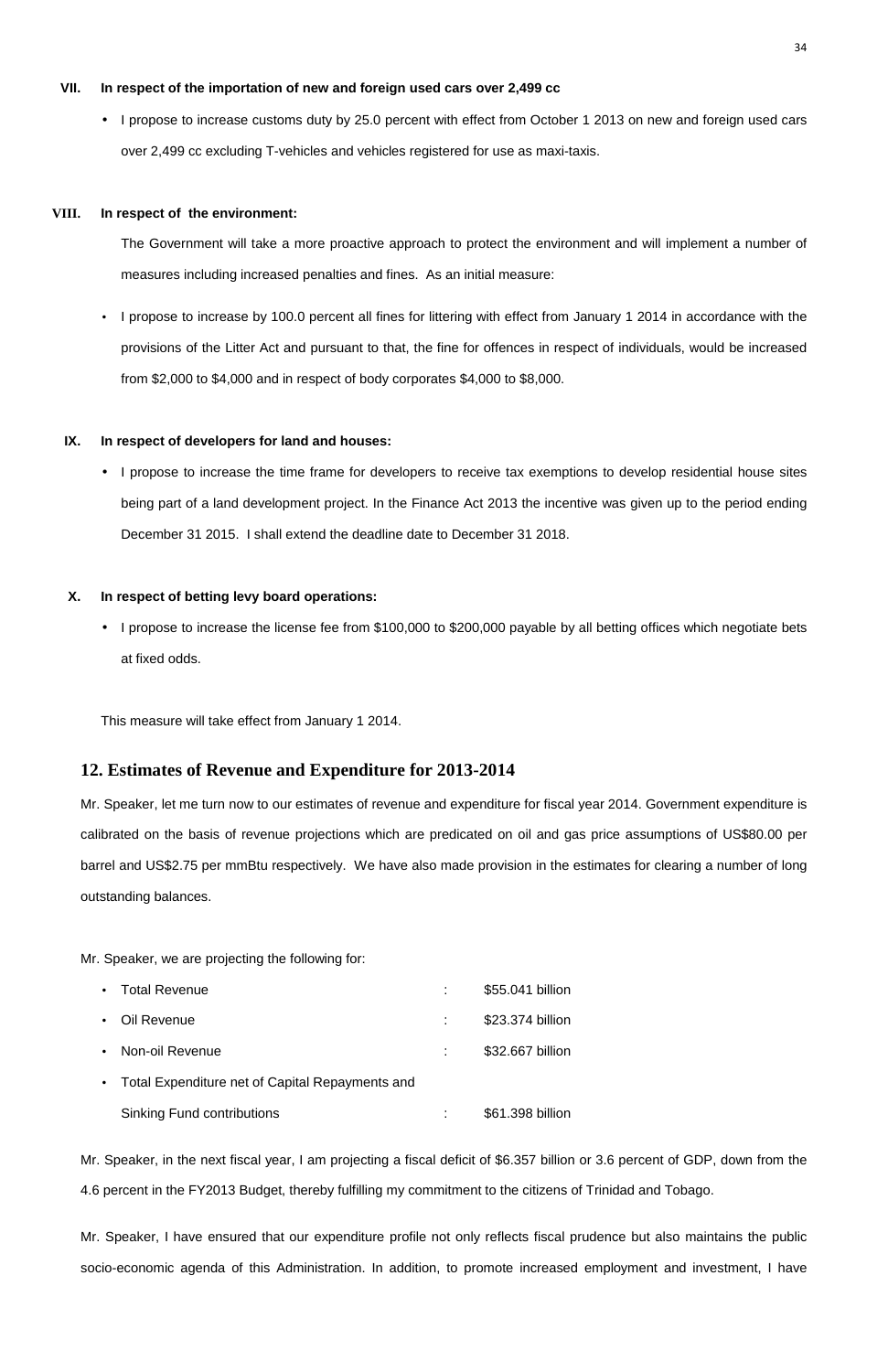increased our capital programme by over \$500.0 million in this fiscal year, bringing the total amount to \$8.0 billion or 4.5 percent of GDP, the largest in our nation's history.

Pursuant to our public policy agenda the allocations to the various Ministries are as follows:

|           | <b>Education and Training</b> | \$9.820 billion |
|-----------|-------------------------------|-----------------|
| $\bullet$ | <b>National Security</b>      | \$6.497 billion |
|           | Health                        | \$5.096 billion |
|           | <b>Public Utilities</b>       | \$3.786 billion |
|           | Housing                       | \$2.708 billion |
|           | <b>Local Government</b>       | \$2.448 billion |
|           | Works and Infrastructure      | \$2.431 billion |
| $\bullet$ | Transport                     | \$2.324 billion |
|           | Agriculture                   | \$1.324 billion |

# **13. Conclusion**

Mr. Speaker, our public policy agenda remains as relevant and as credible as it was in 2010 when the citizens of this country provided the People's Partnership Administration with an overwhelming mandate. Under the astute and proactive leadership of our Prime Minister, Honourable Kamla Persad-Bissessar, we have kept our economy shielded from the hurricane-like winds emanating from the 2008-2009 global financial crisis. We have taken bold action. We are moving towards a return to balanced budgets; while keeping our debt burden within sustainable levels. We have put jobs at the core of our agenda and we have protected the vulnerable. We have rolled-out productivity-enhancing infrastructure to catalyze growth and development.

Mr. Speaker, there is mounting evidence that the economic and financial indicators are moving in the right direction. Illustratively, in 2013 the GDP expanded by 1.6 percent and in 2014 it will expand by 2.5 percent. Importantly, the nonenergy GDP has been expanding at a moderate pace for sometime; but there is much that can go wrong; but this is a proactive Government. We are taking steps on two broad fronts:

First, we are ensuring that the framework conditions remain conducive for generating growth and development. At the heart of this policy is the pursuit of low and stable rates of inflation and interest rates as well as a stable exchange rate.

Second, we are ensuring that as far as possible, the recovery takes root and secure enormous gains by generating new and broader sources of growth.

Investment is required. We are putting in place a growth-oriented tax system and we are improving the efficiency of our regulatory framework. With this investment and the consistent and growing current account surpluses our recovery will be sustained and new sources of growth created, thereby emphasizing the theme of our Budget: Sustaining Growth, Securing Prosperity.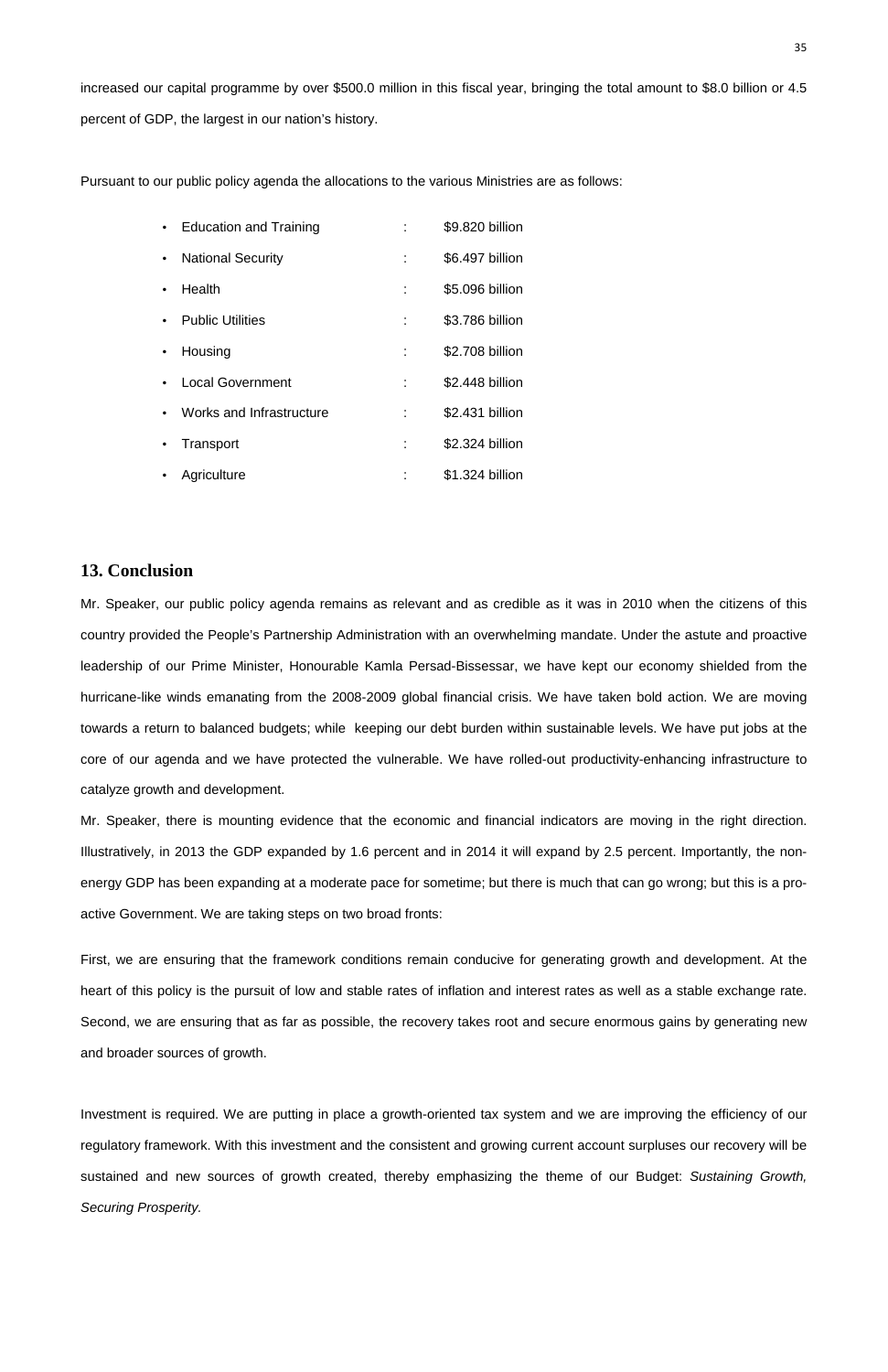Mr. Speaker, this is responsible economic leadership. We recognize our Government is not without fault; but I urge our citizens to judge us on our record. We have made tremendous progress in achieving our mandate. We are truly proud of these achievements.

I wish to enumerate once again, more of the achievements since this Administration assumed office. We have:

- Increased the Funeral Grant from \$3,450 to \$7,000: 1,206 families have received this grant;
- Increased the Education Grant from \$300 per child to \$500 per child per month: 1,535 students have received this grant;
- Increased the Housing Assistance Grant for damage done by natural and man-made disasters from \$10,000
- Refurbished, upgraded and reopened the Magdalena Grand Beach Resort in Tobago to add 200 high quality rooms;
- Expanded the GATE programme to include technical and vocational Training: 59,476 students are now in the GATE Programme;
- Distributed laptops to more than 70,000 form one students;
- Introduced the Land for the Landless Programme;
- Distributed home improvement subsidies totaling over \$22 million: 1,241 households have benefitted;
- Increased the minimum wage from \$9.00 to \$12.50 per hour;
- Brought calm to the industrial relations climate; 66 salary and wage negotiations involving 20 trade unions have been settled;
- Enhanced law enforcement and strengthened the legislative framework through the enactment of the Interception and Communications Act (2010), the Firearms (Amendment) Act, the Anti-Gang Act (2011), the Bail (Amendment) Act (2011), the Trafficking in Person Act (2011) and the Anti-terrorism Act;
- Launched the Utilities Assistance Programme for WASA and T&TEC: 11,421 lower-income customers are benefitting;
- Increased the Medical Equipment Grant from \$6,000 to \$7,500: 1,596 citizens have accessed this grant;

to \$15,000: 1,093 families have benefitted;